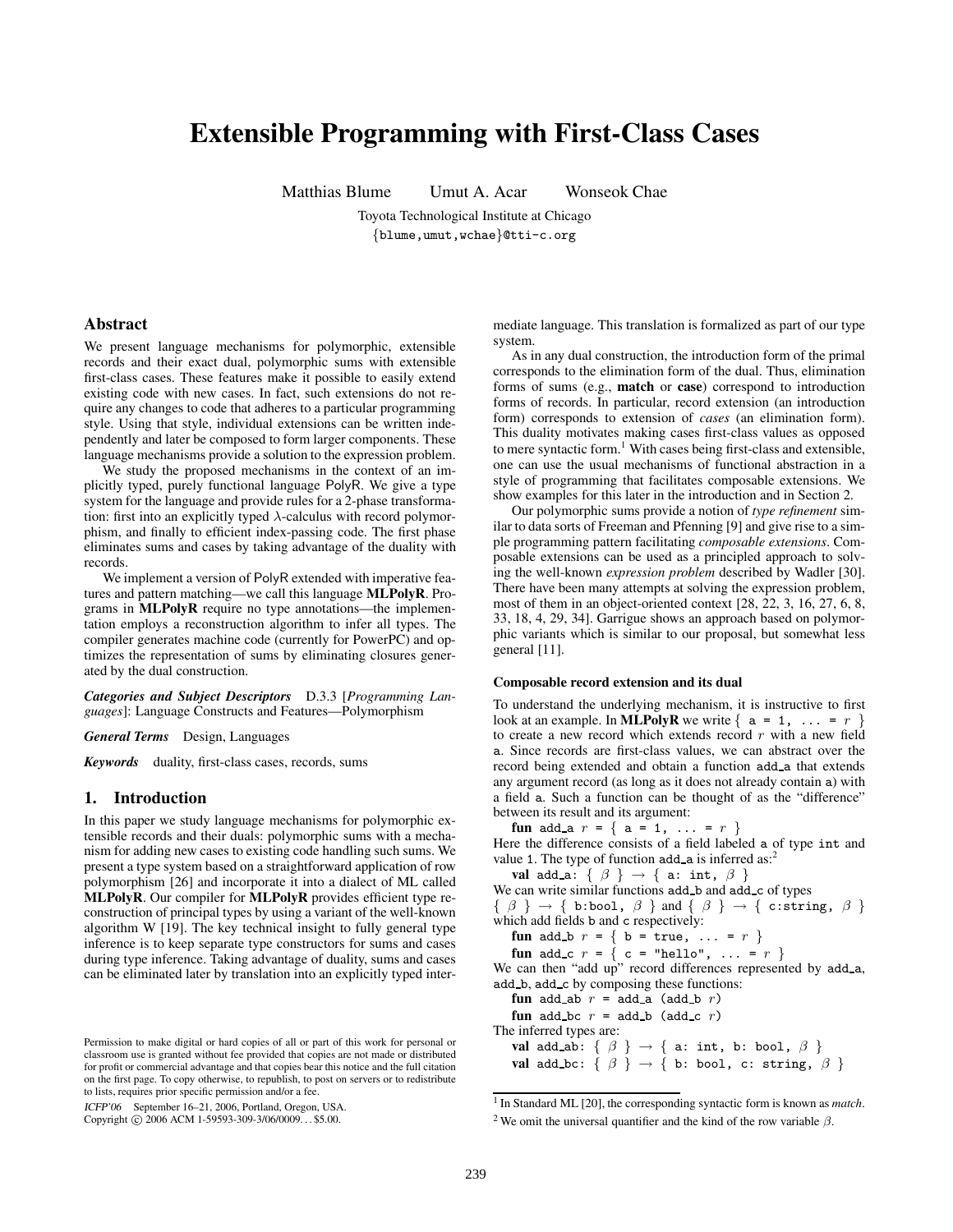Finally, we can create actual records by "adding" differences to the empty record:

**val**  $a = add_a \{ \}$ 

**val** ab =  $add$  ab  $\{\}$ 

**val** bc =  $add_bc$  {}

When translated to the dual, extensibility of records becomes extensibility of code. Here is a function representing the difference between two code fragments, one of which can handle case 'A while the other, represented by the argument  $c$ , cannot:

```
fun add A c = cases 'A () => print "A"
              default: c
```
Note that function add A corresponds to add a of the dual. The type inferred for add  $A$  is:

**val** add A:  $(\langle \beta \rangle \hookrightarrow$  ())  $\rightarrow$   $(\langle ^{t}A \circ f$  (),  $\beta \rangle \hookrightarrow$  ()) Here a type  $\langle \rho \rangle \leftrightarrow \tau$  denotes the type of first-class cases where  $\langle \rho \rangle$  is the sum type that is being handled and  $\tau$  is the result. One can think of  $\hookrightarrow$  as an alternative function arrow whose elimination form will be discussed below. Examples for functions add B and add C (corresponding to add b and add c in the dual) are:

fun add  $B c = \text{cases}$  'B () => print "B"

**default:** c

fun add  $C$   $c$  = cases  $C$   $C$   $\Rightarrow$  print "C" **default:** c

As in the dual, we can now compose difference functions to obtain larger differences:

 $fun$  add  $AB$   $c$  = add  $A$  (add  $B$   $c$ )

fun add BC  $c =$  add B (add C  $c$ )

By applying a difference to the empty case **nocases** we obtain case values:

**val** case A = add A **nocases**

**val** case AB = add AB **nocases**

**val** case BC = add BC **nocases**

These values can be used in a **match** form. The **match** construct is the elimination form for the case arrow  $\hookrightarrow$ . The following expression will cause "B" to be printed:

**match** 'B () **with** case BC

The previous examples demonstrate how functional record extension in the primal corresponds to code extension in the dual. This forms the basis for our proposed solution to the expression problem. In the non-recursive case, code extension is as straightforward as shown above. Section 2 discusses extensible CPS conversion as a realistic example where a recursive type is extended in an interesting way.

# **2. Case study: CPS conversion**

Let us consider a recursive sum type whose values represent untyped  $\lambda$ -terms. We use a Scheme-like calculus [21] with multiparameter functions.<sup>3</sup> Variables 'Var  $x$  are represented by small integers x, applications 'App( $e, \vec{e}$ ) by an operator e and a list of operands<sup>4</sup>  $\vec{e}$ , and  $\lambda$ -abstractions 'Lam( $\vec{x}$ ,  $e$ ) by a list of bound variables  $\vec{x}$  and a body  $e$ . We also include constants 'Con  $c$ .

Terms whose outermost constructor is 'Con, 'Var or 'Lam are called *syntactic values*. A commonly considered refinement of the term type restricts 'App to only take such syntactic values. This is known as the CPS-restriction, since assuming a particular evaluation strategy (e.g., call-by-value, left-to-right) every unrestricted term can be converted into an "equivalent" CPS-term by making use of *Continuation-Passing Style*.

```
fun kv2kb k_v = \lambda v. 'App(k_v, [v])
fun kb2kv k_b = withfresh(\lambda x_r).'Lam([x_r], k_b('Var x_r)))
fun cvt_app(e, \vec{e}, k_v) = let
     fun lc([], k_b) = k_b([])| lc(e::\vec{e}, k_b) = pc(e,\vec{e}, \lambda(v, \vec{v}).k_b(v::\vec{v}))
     and pc(e, \vec{e}, k_b) = \text{cvt}(e, \lambda v \cdot \text{lc}(\vec{e}, \lambda \vec{v}.k_b(v, \vec{v})))in \text{pc}(e, \vec{e}, \lambda(v, \vec{v}). 'App(v, k_v : : \vec{v})) end
and cvt lam(\vec{x},e) = withfresh (\lambda x_k).
     'Lam(x_k::\vec{x},\text{cvt}(e,\text{kv2kb}('Var x_k))))and \cot(e, k_b) = match e with
     cases 'Con i \Rightarrow k_b ('Con i)
         | 'Var x \Rightarrow k_b('Var x)
         | 'Lam(\vec{x},e) \Rightarrow k_b(cvt_lam(\vec{x},e))
          | 'App(e, \vec{e}) \Rightarrow cvt_app(e, \vec{e}, kb2kv(k_b))fun convert e = \text{cut} \text{lam}([], e)
```
Figure 1. A simple CPS-converter. When converting 'App, the continuation builder  $k_b$  must be turned into a syntactic value  $k_v$  that can be passed as an additional argument; this  $k_v$  is a new 'Lam with a single parameter  $x_r$ and a body obtained by applying  $k_b$  to  $x_r$  (see function kb2kv). Conversely, to convert a 'Lam, an extra formal argument  $x_k$  representing the continuation is added. The corresponding  $k_b$  simply constructs an 'App of  $x_k$  to whatever argument v is given to  $k_b$  (see function kv2kb). For clarity, the code for 'App and 'Lam has been separated out into functions cvt app and cvt lam; cvt app uses helper functions lc and pc to recursively convert the operator  $e$  and all operands  $\vec{e}$ .

Following Appel [1], the conversion can be performed in essentially linear time using an approach that could be called "continuation-builder passing style" where the converter function cvt (see Figure 1) receives the expression e to be converted and  $k_b$ , the *continuation builder*, which represents the context in which e appeared within the original expression. Once the converter comes up with a syntactic value  $v$  for the result of  $e$ ,  $k_b$  is invoked on this  $v$  in order to produce the CPS expression representing  $e$ 's original context.

## **2.1 Variants, polymorphism, subtyping, and refinement**

As explained in the introduction, our language **MLPolyR** has polymorphic sum types in the style of OCaml.<sup>5</sup> The type system is based on Rémy-style *row polymorphism*, handles equi-recursive types, and can infer principle types for all language constructs. For function convert in Figure 1, the compiler calculates the following type:

```
val convert:
 \forall \alpha. \forall \xi: \{\texttt{`App}\}, \zeta: \{\texttt{`Con, `Lam, `Var}\}.(\epsilon \text{ as } \leq \text{App of } (\epsilon, [\epsilon]), \text{ 'Con of } \alpha,'Lam of ([int], \epsilon), 'Var of int>) \rightarrow(ν as <'Con of α,
                   'Lam of ([int], \langle'App of (\nu, [\nu]), \xi \rangle),
                   'Var of int, ζ>)
```
Here  $\epsilon$  is a recursive sum type, indicated by keyword **as** and a type row enclosed in  $\langle \ldots \rangle$ ;  $\epsilon$  can clearly be recognized as the type of lambda expressions.<sup>6</sup> Similarly, type  $\nu$  is the type of syntactic values. Function convert is polymorphic in  $\alpha$ , the type of values carried by 'Con. Finally,  $\xi$  and  $\zeta$  are row type variables constrained to a particular *kind*. The kind is a set of labels that must be *absent* in any instantiation. Like in Standard ML, the type printer in our compiler does not ever print universal quantifiers for ordinary

<sup>&</sup>lt;sup>3</sup> As we will see below, our CPS-converter requires this feature to accommodate continuation arguments.

<sup>&</sup>lt;sup>4</sup> We use the vector-arrow notation as in  $\vec{a}$  to indicate variables or sub-terms that are lists.

<sup>5</sup> In fact, even our syntax for constructors is inspired by OCaml's choice.  $6$  We use Haskell notation [t] for **MLPolyR**'s built-in list type.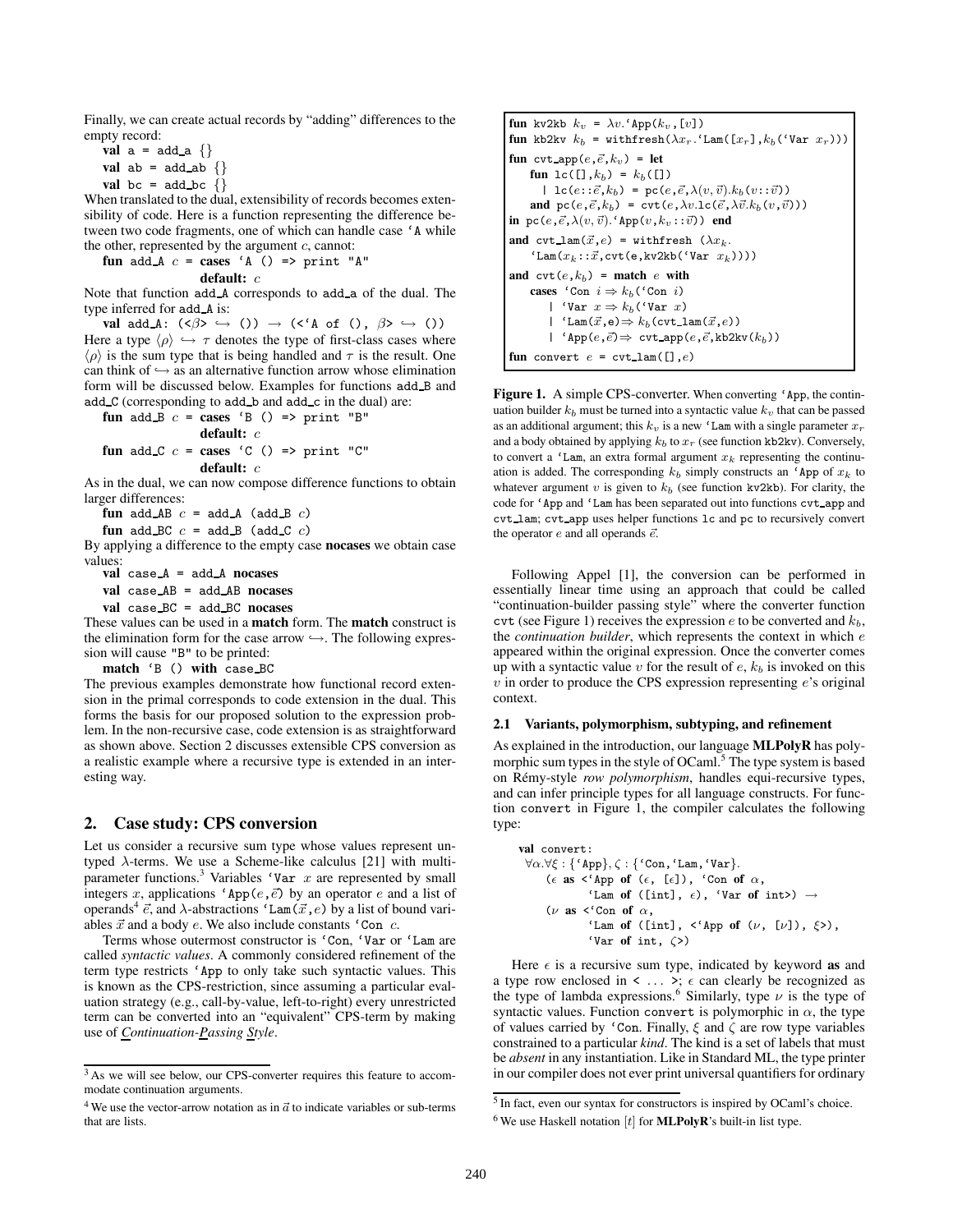fun cvt\_app(cvt, $e$ , $\vec{e}$ , $k_v$ ) = ... *as before* ... fun cvt\_lam(cvt, $\vec{x}, e$ ) = ... *as before* ... **fun**  $\text{cut}_c(\text{cut}, k_b) = \text{cases} \dots$  *same cases as before* ... **fun** mkConvert  $(c,e)$  = **let fun**  $\cot(e, k_b)$  = **match** e **with**  $c(\cot k_b)$ **in** cvt lam(cvt,[],e) **end** fun convert  $e = mkConvert(cvt_c,e)$ 

**Figure 2.** Preparing for extensibility. Explicitly open-code recursion and separate the cases from the scrutinee in the **match**-construct.

type variables, and it suppresses them for row variables whenever the kind can be inferred from how the variable is used. In this case, since  $\xi$  appears in a row with 'App and  $\zeta$  appears in a row with 'Con, 'Lam, and 'Var, kind information can be left implicit. In fact, even the identity of the variables is irrelevant since there is only one occurrence of each. Therefore, the actual type expression printed by the **MLPolyR** compiler is the following:

```
val convert:
   (\epsilon \text{ as } \leq \text{App of } (\epsilon, [\epsilon]), 'Con of \alpha,
             'Lam of ([int], \epsilon), 'Var of int>) \rightarrow(\nu as <'Con of \alpha,
             'Lam of ([int], <'App of (ν, [ν]), ...>),
             'Var of int, ...>)
```
A remarkable fact about this inferred type is its precision. Even though we had in mind only one restriction, namely that 'App cannot appear directly inside another 'App, the inference engine noticed that the converter enforces another invariant: all bodies of 'Lam are instances of 'App. Nevertheless, this extra precision is not harmful. The result type is polymorphic and can be instantiated to the one we may have had in mind:

```
(\nu as <'Con of \alpha,
         'Lam of ([int], (\epsilon as <'App of (\nu, [\nu]), 'Con of \alpha,
                                      'Lam of ([int], \epsilon),
                                      'Var of int>)),
         'Var of int>)
```
In other words, although any occurrence of 'Lam in the output will in fact have been applied to a value constructed with 'App, one can send this output into a context that is prepared to also handle other cases for 'Lam. In fact, the output type is flexible enough to be instantiated to the original unrestricted expression type. This means that we could, for example, compose the convert function with itself:

```
fun convert_twice e = convert (convert e)
```
Doing so may be of limited use, but more importantly, existing utility routines such as pretty-printers, evaluators, and so forth that work on unrestricted expression can also be composed with function convert.

Conversely, if the code for convert contained a bug that can cause its output to violate the intended invariant, then this fact would also be visible in the type. Composition with code that *expects* the invariant will then fail to type-check.

#### **2.2 Preparing for extensibility**

As we have seen, row polymorphism represents a form of type refinement for the output of function convert. The input type, however, is rigid. This means that we cannot apply convert to a

```
fun Let(x, e_1, e_2) = 'App('Lam([x],e_2),[e_1])
fun cvti_c(cvt,k_b) =
    cases 'If(e_c,e_t,e_e)\Rightarrowwithfresh(\lambda x_k.
       Let(x_k,kb2kv k_b,cvt(e_c,\lambda v_c.
            let val k'_b=kv2kb('Var x_k)
            in 'If(v_c,cvt(e_t,k_b'),cvt(e_e,k_b')) end)))
    default: \text{cut}_c(\text{cut}, k_b)fun converti e = mkConvert(cvtic,e)
```


```
fun cvt_lcc(cvt,x_c,e,x_k) =
    withfresh(\lambda x_d.withfresh(\lambda x_r).
       Let(x_c, 'Lam([x_d, x_r], 'App('Var x_k, ['Var x_r])),
            \text{cvt}(e, \text{kv2kb}('Var x_k))))fun cvtc_c(cvt,k_b) =
    cases 'LetCC(x_c, e) \Rightarrowwithfresh(\lambda x_k.Let(x_k, kb2kv(k_b),
            \text{cut\_lcc}(\text{cut},x_c,e,x_k))default: \text{cvt}_c(\text{cvt}, k_b)fun convertc e = mkConvert(cvtc, c, e)
```
**Figure 4.** Extending the CPS converter to handle 'LetCC.

value that potentially contains constructors other than 'Con, 'Var, 'Lam, and 'App. Clearly, the type system is doing the right thing here, since the code itself is in no way prepared to handle anything but those four cases.

To make the code extensible, we need a way of adding new cases, i.e., new language constructs that are handled. Since these new constructs should be allowed to appear anywhere within a given input expression, we also must open up the recursion.

As explained earlier, in **MLPolyR**, the cases of a **match**expression handling a sum type  $\langle \rho \rangle$  and returning a value of type  $\tau$  are represented by first-class values of type  $\langle \rho \rangle \hookrightarrow \tau$ , and these values are extensible in the same sense in which records can be extended with new fields. Thus, to prepare the code for future extensions we separate the cases from the scrutinee and parameterizing them by closing over their free variables. By letting one of these free variables be the recursive instance of function cvt itself we straightforwardly achieve open recursion. Finally, we put the mechanism that closes the recursion into its own reusable routine mkConvert and then use it to recover the original function convert by applying mkConvert to cvt\_c (see Figure 2).

## **2.3 Extending the input language**

With this preparation in place, it is now very easy to extend the converter to handle new language constructs. For example, the code in Figure 3 introduces a conditional 'If which can appear in the input, and, if it does, will also appear in the output. The key construct that makes this work is the **cases** form with a **default:** clause. Here, a single new case ('If) is handled, and the default explicitly refers to the original set of four cases represented by cvt c. A new converter converti, now handling five cases including 'If, is obtained by closing the recursion using the same function mkConvert as before.

Another example for an extension is the addition of 'LetCC to the input language. 'LetCC is a binding construct which introduces a variable that, within its scope, refers to an "escape procedure"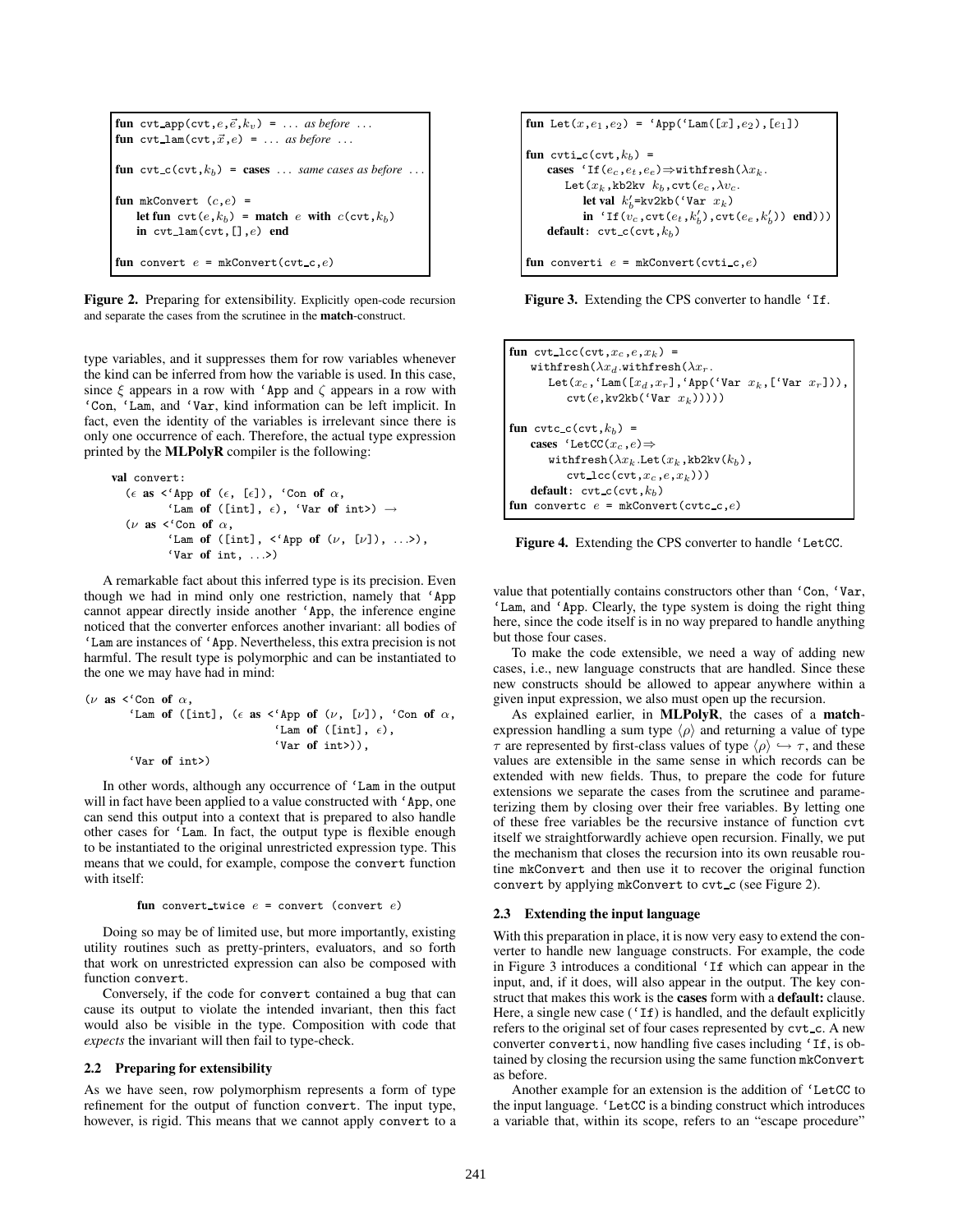```
{\bf f}un cvti c other c (cvt,k_b) =
   cases 'If(e_c, e_t, e_e) \Rightarrow ... as before ...
    default: other c (cvt, k_b)
fun cvtc_c other_c (cvt,k_b) =
    cases 'LetCC(x_c,e)\Rightarrow ... as before ...
    default: other c (cvt, k_b)
fun converti e = mkConvert(cvti c cvt c,e)
{\bf fun\,\,\, convertc\,\,\,} e = {\tt mkConvert}(cvtc_c cvt_c,e){\bf f}un convertci e = mkConvert(cvtc_c(cvti_c cvt_c),e)
```
**Figure 5.** Extensions parameterized by what is being extended.

representing the current continuation.<sup>7</sup> In CPS-converted code, the current continuation is always directly available as a value, meaning that 'LetCC can be supported without need for a new language construct in the output language. As a result, the extension shown in Figure 4 extends the input language only.

#### **2.4 Linearly composable extensions**

One major weakness of the two extensions ('If and 'LetCC) shown so far is that they are not orthogonal since each of them explicitly extends the *original* converter rather than another, potentially already extended version. But with the mechanisms shown, this deficiency can be overcome quite easily by parameterizing the extension over what is being extended. The resulting pattern is shown in Figure 5. Notice how the two extensions have become *differences* in the sense explained in the introduction, so they are now *composable*. We can think of them as layers of functionality that can be "stacked."

One can take the idea of extension composition to the extreme by using a programming style (or "pattern") where every case is written individually as a single layer in the above sense. Given  $k$ such layers, one can easily generate a converter for any of the  $2<sup>k</sup>$ possible input languages simply by stacking the corresponding subset of layers. To support this idea, **MLPolyR** provides the syntactic form **nocases** of type  $\langle \rangle \hookrightarrow \alpha$  for any  $\alpha$ . This form represents "no functionality" and can be used as the "base" upon which to stack.

## **3. The PolyR Language**

This section describes an idealization of **MLPolyR**, called PolyR, with polymorphic, extensible sums, records, and first-class cases. To compile PolyR, we first translate it into a version of System F, called  $F_R$  (Section 3.2).  $F_R$  has support for records but not for sums. For brevity, we give the static semantics for PolyR and the translation to  $F_R$  together (Section 3.3). Section 3.5 describes the translation from  $F_R$  into an untyped  $\lambda$ -calculus.

#### **3.1 Abstract Syntax**

Figure 6 shows the abstract syntax for the language PolyR. The meta-variable  $x$  and its variants range over variables. Meta-variable l and variants range over an unspecified set of labels. Meta variables  $\alpha$  and  $\beta$  (and variants) range over type and row-type variables respectively. Variables, labels, type variables, and row-type variables are mutually disjoint sets.

The types of the language are separated into (ordinary) types (denoted by  $\tau$  and variants), *row-types* (denoted by  $\rho$  and variants), and type schemas (denoted by  $\sigma$  and variants). The types consist of type variables  $\alpha$ , the base type int, function types, record types  $({\rho})$ , sum types  $({\rho})$ , recursive sum types  $({\alpha} \text{ as } {\langle \rho \rangle})$ , and case

$$
\tau ::= \alpha \mid \text{int} \mid \tau_1 \rightarrow \tau_2 \mid \{ \rho \} \mid \langle \rho \rangle \mid \alpha \text{ as } \langle \rho \rangle \mid \langle \rho \rangle \rightarrow \tau
$$
\n
$$
\rho ::= \beta \mid \cdot \mid l : \tau, \rho
$$
\n
$$
\kappa ::= \{l_1, \ldots, l_k\}
$$
\n
$$
\sigma ::= \forall (\alpha_1, \ldots, \alpha_m) . \forall (\beta_1 : \kappa_1, \ldots, \beta_n : \kappa_n) . \tau
$$
\n
$$
v ::= n \mid \text{fun} f x = e \mid l v \mid \{l_i = v_i\}_{i=1}^k \mid \{l_i x_i \Rightarrow e_i\}_{i=1}^k
$$
\n
$$
e ::= n \mid \text{fun} f x = e \mid x \mid l e \mid e_1 e_2 \mid \text{let} x = e_1 \text{ in } e_2 \mid
$$
\n
$$
\{l_i = e_i\}_{i=1}^k \mid e_1 \otimes \{l = e_2\} \mid e \oslash l \mid
$$
\n
$$
\{l_i x_i \Rightarrow e_i\}_{i=1}^k \mid e_1 \oplus \{l x \Rightarrow e_2\} \mid e \ominus l \mid
$$
\n
$$
e.l \mid \text{match} e_1 \text{with} e_2
$$

|  | Figure 6. The abstract syntax of PolyR. |  |
|--|-----------------------------------------|--|
|--|-----------------------------------------|--|

|  | $\bar{\tau}$ ::= $\alpha$   int   $\bar{\tau}_1 \rightarrow \bar{\tau}_2$   $\{\bar{\rho}\}$   $\alpha$ as $\bar{\tau}$  <br>$\forall (\alpha_1,\ldots,\alpha_m)$ . $\forall (\beta_1:\kappa_1,\ldots,\beta_n:\kappa_n)$ . $\bar{\tau}$                                                                                                                                                                                                                               |
|--|-----------------------------------------------------------------------------------------------------------------------------------------------------------------------------------------------------------------------------------------------------------------------------------------------------------------------------------------------------------------------------------------------------------------------------------------------------------------------|
|  | $\bar{\rho}$ : $=$ $\beta \mid \beta \rightarrow \bar{\tau} \mid$ $\cdot \mid l : \bar{\tau}, \bar{\rho}$                                                                                                                                                                                                                                                                                                                                                             |
|  | $\kappa$ ::= $\{l_1, \ldots, l_k\}$                                                                                                                                                                                                                                                                                                                                                                                                                                   |
|  | $\bar{v}$ : $=$ $n \mid \text{fun } f \, x : \bar{\tau} = \bar{e} \mid \{ l_i = \bar{v}_i \}_{i=1}^k \mid$<br>$\Lambda(\alpha_1,\ldots,\alpha_m)$ . $\Lambda(\beta_1:\kappa_1,\ldots,\beta_n:\kappa_n)$ . $\bar{e}$                                                                                                                                                                                                                                                   |
|  | $\bar{e}$ $\equiv x  n $ fun $f x : \bar{\tau} = \bar{e}   \det x : \bar{\tau} = \bar{e}_1$ in $\bar{e}_2$<br>$\Lambda(\alpha_1,\ldots,\alpha_m)\cdot \Lambda(\beta_1\colon\!\kappa_1,\ldots,\beta_n\colon\!\kappa_n)\cdot\bar{e}\mid$<br>$\bar{e}_1 \bar{e}_2 \mid \bar{e}[\bar{\tau}_1,\ldots,\bar{\tau}_m][\bar{\rho}_1,\ldots,\bar{\rho}_n] \mid$<br>$\{l_i = \bar{e}_i\}_{i=1}^k \mid \bar{e}_i \mid \bar{e}_1 \otimes \{l = \bar{e}_2\} \mid \bar{e} \otimes l$ |

**Figure 7.** The abstract syntax of  $F_R$ .

types ( $\langle \rho \rangle \leftrightarrow \tau$ ). We denote the set of free type variables of a type  $\tau$  by FTV( $\tau$ ) and that of a typing context  $\Gamma$  by FTV( $\Gamma$ ). Row-types consist of a row(-type) variables  $\beta$ , and possibly empty sequences of label and type matchings. The set of free row type variables of a type  $\tau$  is denoted by FRV( $\tau$ ). For that of a typing context  $\Gamma$  we write FRV( $\Gamma$ ). The recursive sum  $\alpha$  **as**  $\langle \rho \rangle$  specifies a sum type where the type variable  $\alpha$  can recursively occur in the definition of  $\rho$ .

Type schemas rely on  $kinds$ , denoted by  $\kappa$  and variants, defined as sets of labels. Kinds are associated with row variables and specify the labels that a row variable must not contain. Type schemas, denoted by  $\sigma$  (and variants), are defined as

$$
\sigma ::= \forall (\alpha_1, \ldots, \alpha_m). \ \forall (\beta_1 \colon \kappa_1, \ldots, \beta_n \colon \kappa_n). \tau
$$

The quantifiers bind occurrences of type variables  $\{\alpha_1,\ldots,\alpha_m\}$ and of row variables  $\{\beta_1,\ldots,\beta_m\}$  that are free in  $\tau$ . The kinds of the row variables are given by  $\{\kappa_1, \ldots, \kappa_n\}.$ 

Expressions consist of values, functions, variables, data type constructors (l e), applications, let bindings, record expressions, case expressions, and cases. Record expressions consist of record constructors  $\{l_1 = e_1, \ldots, l_k = e_k\}$  (which we will often abbreviate as  $\{l_i = e_i\}_{i=1}^k$ , record extensions  $e_1 \otimes \{l = e_2\}$ , record subtractions  $e \oslash l$ , and record selections  $e.l$ . Case expressions are symmetric to records and consist of case constructors  $\{l_1 x_1 \Rightarrow e_1, \ldots, l_k x_k \Rightarrow e_k\}$  (abbreviated as  $\{l_i x_i \Rightarrow e_i\}_{i=1}^k$ ), case extensions  $e_1 \oplus \{l \: x \Rightarrow e_2 \}$ , and case subtractions  $e \oplus l$ . A match expression **match**  $e_1$ **with**  $e_2$  matches  $e_1$  to the expressions  $e_2$  whose value must be a case. Values consist of numbers, named functions, records where each field is a value, and cases.

#### **3.2 System F**

PolyR expressions can be translated into expressions of a variant of System F with records and named functions. We call this language  $F_R$ . Figure 7 shows the syntax of the  $F_R$  language. (For the rest of the paper we will use the terms "System F" and  $F_R$  interchangeably.) The language can be derived from PolyR by ex-

 $\overline{7 \text{ 'Let}}$ CC(x,e) is the same as Scheme's (call/cc (lambda (x) e)) [21].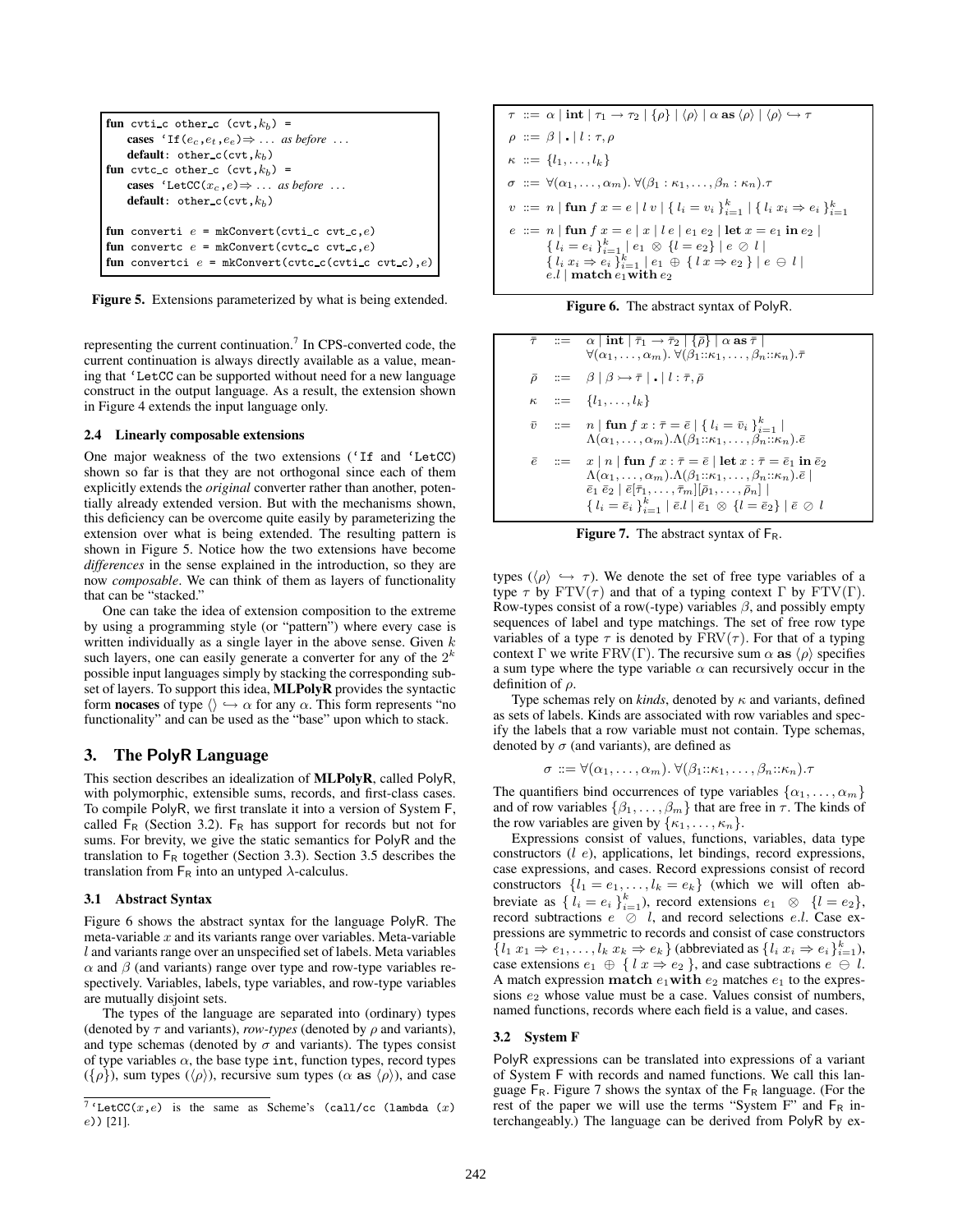

**Figure 8.** The translation of rows (top) and types (bottom) of PolyR to F<sub>R</sub>.

cluding sum types, case types, operations on sum types and cases, adding type abstraction, and type application. To distinguish between PolyR types and expressions from  $F_R$  types and expressions, the  $F_R$  meta-variables for expressions and types are written with a bar, e.g.,  $\bar{e}, \bar{v}, \bar{\tau}$ .

The types of  $F_R$  consist of type variables, the int type, function types, record types, recursive types, and polymorphic types. Record types are defined in terms of row types denoted by  $\bar{\rho}$  (and variants) that consist of sequences of labeled types that can either end with an empty row ., a row variable  $\beta$ , or a row arrow  $\beta \rightarrow \overline{\tau}$ . The key difference between the row types of the PolyR language and F<sup>R</sup> language is the inclusion of the *row-arrow*  $\beta \rightarrow \bar{\tau}$ . Row arrows are critical to represent sums and cases in terms of records.

The expressions of the language consist of variables, numbers, type abstractions  $(\Lambda(\alpha_1,\ldots,\alpha_m).\Lambda(\beta_1:\kappa_1,\ldots,\beta_n:\kappa_n).\bar{e})$ , type applications  $(\bar{e}[\bar{\tau}_1,\ldots,\bar{\tau}_m][\bar{\rho}_1,\ldots,\bar{\rho}_n])$ , functions, applications, let expressions, and record expressions. The values consist of numbers, functions, type abstractions, and records where each field is a value.

Throughout the paper, we omit empty bindings for type- and row variables in type abstractions and empty type- and row type arguments in type applications. For examples, we may write  $\forall \beta$ :  $\kappa.\bar{\tau}$  or  $\bar{e}[\bar{\rho}]$  when no type variables are quantified.

#### **3.3 Static Semantics and Translation to System F**

We present the static semantics of PolyR and simultaneously show the translation of PolyR to System F.

Figure 8 shows the translation for row arrows and the translation of types of the PolyR language to those of  $F_R$ . Row-types are translated either directly, written as  $\rho \triangleright \bar{\rho}$ , or in the context of a type  $\bar{\tau}$ , written as  $\rho$ ;  $\bar{\tau}$   $\triangleright$   $\bar{\rho}$ . The translation  $\rho$   $\triangleright$   $\bar{\rho}$  translates  $\rho$ pointwise by translating each field. The judgment  $\rho$ ;  $\bar{\tau}_2$   $\triangleright$   $\bar{\rho}$  relates each field  $l : \tau$  of  $\rho$  to a field  $l : \bar{\tau} \to \bar{\tau}_2$  of  $\bar{\rho}$  where  $\bar{\tau}$  is obtained by translating  $\tau$ . If  $\rho$  is a row-type variable  $\beta$ , then the result is  $\beta \rightarrowtail \bar{\tau}_2$ .

The types of PolyR are translated into System F by translating sums and cases into records (Figure 8). This makes the rules that handle sums and cases particularly interesting. Sum types are translated into record types where each field is a function from a member of the sum type to a universally quantified type variable  $\alpha$ . More precisely, the sum type  $\langle \rho \rangle$  is translated by first translating the row type  $\rho$  into  $\bar{\rho}$  under a type variable  $\alpha$  and then generalizing the function type  $\{\bar{\rho}\} \rightarrow \alpha$ . For example, the sum type  $\langle l_1 : \text{int}, l_2 : \text{int} \to \text{int} \rangle$  is translated into the type  $\forall \alpha$ . { $l_1 : \textbf{int} \rightarrow \alpha$ ,  $l_2 : (\textbf{int} \rightarrow \textbf{int}) \rightarrow \alpha$ }  $\rightarrow \alpha$ . As ex-

| $\kappa \subset \Delta(\beta)$ $\Delta \vdash \rho \setminus \kappa \quad l \notin \kappa$<br>$\Delta \vdash \cdot \setminus \kappa$ $\Delta \vdash \beta \setminus \kappa$ $\Delta \vdash (l : \tau, \rho) \setminus \kappa$ |
|-------------------------------------------------------------------------------------------------------------------------------------------------------------------------------------------------------------------------------|
|                                                                                                                                                                                                                               |
| $\Delta \vdash \tau_2$ ok $\Delta \vdash \tau_1$ ok<br>$\Delta \vdash \alpha$ ok $\Delta \vdash \text{int ok}$<br>$\Delta \vdash \tau_1 \rightarrow \tau_2$ ok                                                                |
| $\Delta \vdash \rho$ ok $\Delta \vdash \rho$ ok<br>$\Delta \vdash \{\rho\}$ ok $\Delta \vdash \langle \rho \rangle$ ok                                                                                                        |
| $\Delta \vdash \rho$ ok $\Delta \vdash \rho$ ok $\Delta \vdash \tau$ ok                                                                                                                                                       |
| $\Delta \vdash \alpha$ as $\langle \rho \rangle$ ok $\Delta \vdash \langle \rho \rangle \hookrightarrow \tau$ ok                                                                                                              |
|                                                                                                                                                                                                                               |
| $\Delta \vdash \beta$ ok $\Delta \vdash \cdot$ ok                                                                                                                                                                             |
| $\Delta \vdash \tau$ ok $\Delta \vdash \rho \setminus \{l\}$ $\Delta \vdash \rho$ ok                                                                                                                                          |

**Figure 9.** The *lacks* relations, and well-formed types and rowtypes (from top to bottom in that order) .

 $Δ ⊢ l : τ, ρ$  **ok** 

pressed by the  $\approx$  relation, we ignore the order of labels in rows (Appendix B).

Typing rules for the PolyR language (Figure 10) are nondeterministic. Care must be taken to not introduce ill-formed types when "guessing" the types of functions, i.e., when creating an instance of a polymorphic type, and when constructing bigger rowtypes from existing row-types. Figure 9 defines the notion of wellformed types and row-types. The definitions rely on a *lacks* relation between rows and sets of labels. We say that a row  $\rho$  *lacks* a set of labels  $\kappa$  under the kinding context  $\Delta$ , denoted  $\Delta \vdash \rho \setminus \kappa$ , if  $\rho$ does not contain any of the labels from  $\kappa$ ; if  $\rho$  contains a row-type variable  $\beta$ , then the kind of  $\beta$  (recorded in  $\Delta$ ) must be a superset of  $\kappa$ . We say that a row-type  $\rho$  is well formed under  $\Delta$ , denoted  $\Delta \vdash \rho$  ok if  $\rho$  consists of distinct labels and lacks the labels specified by the kinding environment. We say that a type  $\tau$  is wellformed under some kinding context  $\Delta$ , denoted  $\Delta \vdash \tau$  ok, if all row-(sub)types of  $\tau$  are well formed under  $\Delta$ .

Figure 10 shows the typing rules for PolyR and their translation to System F. The judgments take place under a kinding context Δ and the typing context Γ. The kinding context maps row variables to kinds—the kind of a row variable is the set of labels that the variable is known not to contain. The typing context maps (ordinary) variables to type schemas. The judgments take the form  $\Delta; \Gamma \vdash e : \tau \blacktriangleright \bar{e} : \bar{\tau}$  and state that, under the kinding context  $Δ$  and the typing context Γ, the PolyR expression *e* has type  $τ$ and translates to the  $F_R$  expression  $\bar{e}$  with  $\bar{\tau}$ . The following lemma states that the translation preserves the types of terms with respect to the translation. The proof of this lemma is omitted here.

#### **Lemma 1**

If  $\Delta; \Gamma \vdash e : \tau \blacktriangleright \overline{e} : \overline{\tau}$ , then  $\tau \blacktriangleright \overline{\tau}$ .

The most interesting judgments are those that introduce and eliminate polymorphism (the let/val and the var judgments), and those that operate on sums, records, and cases.

The PolyR language supports ML-style polymorphism (let polymorphism). How a let expression is type-checked depends on whether the expression whose value is being bound is a syntactic value or not. If the expression is of the form let  $x = v_1$  in  $e_2$ , then the type of the value  $\bar{\tau}_1$  is generalized over all free type variables and row-type variables; the generalization requires constructing a kind for each row type (let/val judgment). If the expression is of the form let  $x = e_1$  in  $e_2$ , where  $e_1$  is not a value, then the type of  $e_1$  is not generalized (let/non-val judgment). There are two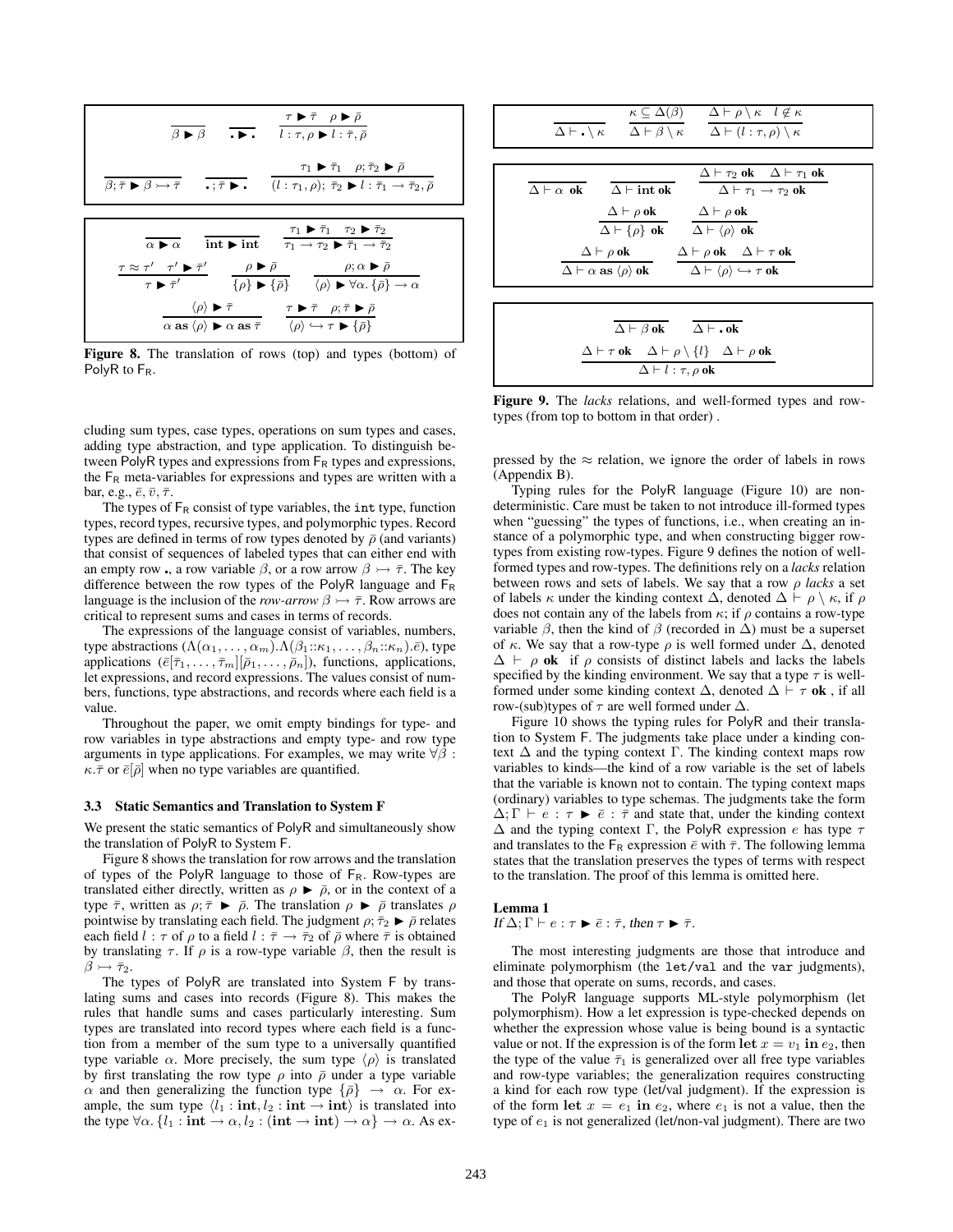| $\Gamma(x) = \forall \alpha_1 \ldots \alpha_m . \forall \beta_1 :: \kappa_1 \ldots \beta_n :: \kappa_n . \tau'$<br>$\forall i. \Delta \vdash \tau_i$ ok $\qquad \forall j. (\Delta \vdash \rho_j$ ok $) \wedge (\Delta \vdash \rho_j \setminus \kappa_j)$<br>$\tau = \tau'[\tau_i/\alpha_i, \rho_i/\beta_i]_{i=1m, j=1n}$<br>$\tau_i \triangleright \bar{\tau}_i$ $\rho_i \triangleright \bar{\rho}_i$ $\tau \triangleright \bar{\tau}$<br>$\Delta; \Gamma \vdash x : \tau \triangleright x : \bar{\tau} \triangleright x [\bar{\tau}_1, \ldots, \bar{\tau}_m][\bar{\rho}_1, \ldots, \bar{\rho}_n] : \bar{\tau}$ (var) $\Delta; \Gamma \vdash e : \tau \triangleright \bar{e} : \bar{\tau} \tau \approx \tau'$ (reorder)<br>$\frac{\Delta; \Gamma \vdash n : \text{int} \blacktriangleright n : \text{int} }{\Delta; \Gamma \vdash n : \text{int} \blacktriangleright n : \text{int} } \frac{\Delta; \Gamma, f : \tau_2 \rightarrow \tau, x : \tau_2 \vdash e : \tau \blacktriangleright \bar{e} : \bar{\tau} \quad \Delta \vdash \tau_2 \text{ ok} \quad \tau_2 \blacktriangleright \bar{\tau_2}}{\Delta; \Gamma \vdash \text{fun } f x = e : \tau_2 \rightarrow \tau \blacktriangleright \text{fun } f x = \bar{e} : \bar{\tau_2} \rightarrow \bar{\tau}} \text{ (fun)}$ |                                                                                                                                                                                                                                                                                                                                                                                                                                                                                                                                                                     |  |  |  |  |  |
|----------------------------------------------------------------------------------------------------------------------------------------------------------------------------------------------------------------------------------------------------------------------------------------------------------------------------------------------------------------------------------------------------------------------------------------------------------------------------------------------------------------------------------------------------------------------------------------------------------------------------------------------------------------------------------------------------------------------------------------------------------------------------------------------------------------------------------------------------------------------------------------------------------------------------------------------------------------------------------------------------------------------------------------------------------------------------------------------------------------------------------------------------------------------------------------------------------------------------------------------------------------------------|---------------------------------------------------------------------------------------------------------------------------------------------------------------------------------------------------------------------------------------------------------------------------------------------------------------------------------------------------------------------------------------------------------------------------------------------------------------------------------------------------------------------------------------------------------------------|--|--|--|--|--|
|                                                                                                                                                                                                                                                                                                                                                                                                                                                                                                                                                                                                                                                                                                                                                                                                                                                                                                                                                                                                                                                                                                                                                                                                                                                                            | $\cfrac{\Delta; \Gamma \vdash e : \tau \blacktriangleright \bar{e} : \bar{\tau} \quad \Delta \vdash (l : \tau, \rho) \text{ ok } \quad (l : \tau, \rho); \alpha \blacktriangleright \bar{\rho}}{\Delta; \Gamma \vdash l \, e : \langle l : \tau, \rho \rangle \blacktriangleright (\text{let } x_v : \bar{\tau} = \bar{e} \text{ in } \Delta \alpha \text{.fun } \_x_r = x_r.l \, x_v) : \forall \alpha \ldotp \{\bar{\rho}\} \rightarrow \alpha} (\text{data const.})$                                                                                             |  |  |  |  |  |
|                                                                                                                                                                                                                                                                                                                                                                                                                                                                                                                                                                                                                                                                                                                                                                                                                                                                                                                                                                                                                                                                                                                                                                                                                                                                            | $\frac{\Delta;\Gamma\vdash e_1:\tau_2\rightarrow\tau\blacktriangleright\bar{e}_1:\bar{\tau}_2\rightarrow\bar{\tau}\quad\Delta;\Gamma\vdash e_2:\tau_2\blacktriangleright\bar{e}_2:\bar{\tau}_2}{\Delta;\Gamma\vdash e_1\,e_2:\tau\blacktriangleright\bar{e}_1\,\bar{e}_2:\bar{\tau}}\,\,\text{(app)}$                                                                                                                                                                                                                                                               |  |  |  |  |  |
|                                                                                                                                                                                                                                                                                                                                                                                                                                                                                                                                                                                                                                                                                                                                                                                                                                                                                                                                                                                                                                                                                                                                                                                                                                                                            | $\vec{\alpha} = \alpha_1, \ldots, \alpha_m = \text{FTV}(\tau_1) \setminus \text{FTV}(\Gamma) \quad \beta_1, \ldots, \beta_n = \text{FRV}(\tau_1) \setminus \text{FRV}(\Gamma) \quad \overrightarrow{\beta::\kappa} = \beta_1 :: \kappa_1, \ldots, \beta_n :: \kappa_n$<br>$\Delta, \overrightarrow{\beta::\kappa}; \Gamma \vdash e_1 : \tau_1 \blacktriangleright \overline{e_1} : \overline{\tau_1} \quad \Delta; \Gamma, x : \forall \overline{\alpha} \forall \overrightarrow{\beta} : \kappa \cdot \tau_1 \vdash e_2 : \tau_2 \blacktriangleright$<br>(let/val) |  |  |  |  |  |
|                                                                                                                                                                                                                                                                                                                                                                                                                                                                                                                                                                                                                                                                                                                                                                                                                                                                                                                                                                                                                                                                                                                                                                                                                                                                            | $\Delta;\Gamma\vdash \mathrm{let}\; x = e_1\;\mathrm{in}\; e_2 : \tau_2\blacktriangleright \mathrm{let}\; x : \forall \vec{\alpha}. \forall \vec{\beta} :: \vec{\kappa}.\bar{\tau}_1 = \Lambda \vec{\alpha}.\Lambda \vec{\beta} :: \vec{\kappa}.\bar{e}_1\;\mathrm{in}\; \bar{e}_2 : \bar{\tau}_2$                                                                                                                                                                                                                                                                  |  |  |  |  |  |
| $\frac{\Delta; \Gamma \vdash e_1 : \tau_1 \blacktriangleright \bar{e}_1 : \bar{\tau}_1 \blacktriangle \bar{\tau}_1 \quad \Delta; \Gamma, x : \tau_1 \vdash e_2 : \tau_2 \blacktriangleright \bar{e}_2 : \bar{\tau}_2 \quad e_1 \text{ is not a syntactic value}}{\Delta; \Gamma \vdash \text{let } x = e_1 \text{ in } e_2 : \tau_2 \blacktriangleright \text{let } x : \bar{\tau}_1 = \bar{e}_1 \text{ in } \bar{e}_2 : \bar{\tau}_2}$ (let/non-val)                                                                                                                                                                                                                                                                                                                                                                                                                                                                                                                                                                                                                                                                                                                                                                                                                      |                                                                                                                                                                                                                                                                                                                                                                                                                                                                                                                                                                     |  |  |  |  |  |
| $\frac{\Delta; \Gamma \vdash e : \langle \rho [\alpha \text{ as } \langle \rho \rangle / \alpha] \rangle \blacktriangleright \bar{e} : \bar{\tau} [\alpha \text{ as } \bar{\tau} / \alpha]}{\Delta; \Gamma \vdash e : \alpha \text{ as } \langle \rho \rangle \blacktriangleright \bar{e} : \alpha \text{ as } \bar{\tau}} (\text{roll})$                                                                                                                                                                                                                                                                                                                                                                                                                                                                                                                                                                                                                                                                                                                                                                                                                                                                                                                                  | $\frac{\Delta; \Gamma \vdash e : \alpha \text{ as } \langle \rho \rangle \blacktriangleright \bar{e} : \alpha \text{ as } \bar{\tau}}{\Delta; \Gamma \vdash e : \langle \rho   \alpha \text{ as } \langle \rho \rangle / \alpha  } \blacktriangleright \bar{e} : \bar{\tau}   \alpha \text{ as } \bar{\tau} / \alpha  } \text{ (unroll)}$                                                                                                                                                                                                                           |  |  |  |  |  |
| $\forall i.\Delta;\Gamma\vdash e_i:\tau_i\blacktriangleright\bar{e}_i:\bar{\tau}_i$<br>$\Delta \vdash l_1, \ldots, l_k$ ok                                                                                                                                                                                                                                                                                                                                                                                                                                                                                                                                                                                                                                                                                                                                                                                                                                                                                                                                                                                                                                                                                                                                                 | $\forall i.(\Delta;\Gamma\vdash\tau_i\mathbf{ok})\wedge(\Delta;\Gamma,x_i:\tau_i\vdash e_i:\tau\blacktriangleright\bar{e}_i:\bar{\tau})$<br>$\Delta \vdash l_1, \ldots, l_k$ ok $\forall i. (\tau_i \blacktriangleright \bar{\tau}_i)$                                                                                                                                                                                                                                                                                                                              |  |  |  |  |  |
| – (r)<br>$\Delta;\Gamma$ $\vdash$ $\{l_i = e_i\}_{i=1}^k : \{l_i : \tau_i\}_{i=1}^k$<br>$\blacktriangleright$ $\{l_i = \bar{e}_i\}_{i=1}^k : \{l_i : \bar{\tau}_i\}_{i=1}^k$                                                                                                                                                                                                                                                                                                                                                                                                                                                                                                                                                                                                                                                                                                                                                                                                                                                                                                                                                                                                                                                                                               | $\label{eq:1} \begin{array}{ll} \begin{array}{ccc} \Delta;\Gamma & \vdash & \{ \ l_i \ x_i \Rightarrow e_i \ \}_{i=1}^k : \langle \ l_i : \tau_i \ \rangle_{i=1}^k \hookrightarrow \tau \\ \hspace{2cm} & \blacktriangleright & \{ \ l_i = \textbf{fun}_-x_i : \bar{\tau}_i = \bar{e}_i \ \}_{i=1}^k : \{ \ l_i : \bar{\tau}_i \rightarrow \bar{\tau} \ \}_{i=1}^k \end{array} \end{array}$                                                                                                                                                                         |  |  |  |  |  |
| $\Delta; \Gamma \vdash e_1 : \{\rho\}$ $\blacktriangleright$ $\bar{e}_1 : \{\bar{\rho}\}$<br>$\Delta \vdash \rho \setminus \{l\}$<br>$\Delta; \Gamma \vdash e_2 : \tau_2 \rightarrow \epsilon_2 : \bar{\tau}_2$<br>$\Delta; \Gamma \vdash e_1 \otimes \{l = e_2\} : \{l : \tau_2, \rho\}$ (r/ext)                                                                                                                                                                                                                                                                                                                                                                                                                                                                                                                                                                                                                                                                                                                                                                                                                                                                                                                                                                          | $\Delta; \Gamma \vdash e_1 : \langle \rho \rangle \hookrightarrow \tau \quad \blacktriangleright \quad \bar{e}_1 : \{\bar{\rho}\}\$<br>$\Delta \vdash \rho \setminus \{l\} \qquad \Delta \vdash \tau_1 \text{ ok} \qquad \tau_1 \blacktriangleright \bar{\tau}_1$ $\Delta; \Gamma, x : \tau_1 \vdash e_2 : \tau \qquad \blacktriangleright \quad \bar{e}_2 : \bar{\tau}$ $\Delta; \Gamma \quad \vdash \quad e_1 \oplus \{lx \Rightarrow e_2\} : \langle l : \tau_1, \rho \rangle \hookrightarrow \tau$                                                              |  |  |  |  |  |
| $\bar{e}_1 \otimes \{l = \bar{e}_2\}$ :                                                                                                                                                                                                                                                                                                                                                                                                                                                                                                                                                                                                                                                                                                                                                                                                                                                                                                                                                                                                                                                                                                                                                                                                                                    | – (c/ext)<br>$\triangleright$ $\bar{e}_1 \otimes \tilde{e}_1 = \text{fun } x : \bar{\tau}_1 = \bar{e}_2 \} : \{l : \bar{\tau}_1 \to \bar{\tau}, \bar{\rho}\}\$                                                                                                                                                                                                                                                                                                                                                                                                      |  |  |  |  |  |
| $\frac{\Delta; \Gamma \vdash e : \{l : \tau, \rho\} \blacktriangleright \bar{e} : \{l : \bar{\tau}, \bar{\rho}\}}{\Delta \cdot \Gamma \vdash e \ \vartriangle l : \{a\} \blacktriangleright \bar{e} \ \vartriangle l : \{\bar{\rho}\}} (\mathbf{r}/\mathbf{sub})$                                                                                                                                                                                                                                                                                                                                                                                                                                                                                                                                                                                                                                                                                                                                                                                                                                                                                                                                                                                                          | $\frac{\Delta;\Gamma\vdash e:\langle l:\tau_1,\rho\rangle\hookrightarrow\tau\blacktriangleright\bar{e}:\{l:\bar{\tau}_1\rightarrow\bar{\tau},\bar{\rho}\}}{\Delta:\Gamma\vdash e\ominus l:\langle\rho\rangle\hookrightarrow\tau\blacktriangleright\bar{e}\oslash l:\{\bar{\sigma}\}}$ (c/sub)                                                                                                                                                                                                                                                                       |  |  |  |  |  |

**Figure 10.** The static semantics and translation for basic terms (top), and records and cases.

motivations behind differentiating between syntactic values and non-values: 1) it ensures that the transformation to System F preserves non-termination semantics of the program, and 2) it makes it easier to extend the language with side effects (e.g., references). When used, a variable with a polymorphic type is instantiated to a non-polymorphic type by selecting types and row types for its polymorphic variables (var rule). An instantiation is translated into System F as a type application.

The bottom box in Figure 10 shows the typing rules for records (left) and cases (right). The judgments are arranged to bring out the symmetry between these rules.

A record constructor is assigned the record type that maps the labels to the types of the corresponding fields as long as the labels are distinct. The type of a record extension  $e_1 \otimes \{l = e_2\}$  is a record type that extends the type  $\{\rho\}$  of the record  $e_1$  with the label  $l$  under the condition that  $l$  is not included in the record type. The type of a record subtraction  $\bar{e} \oslash l$  is a record where label l is excluded under the condition that  $\bar{e}$  contains l. The type of a record selection is the type of the field l being selected, under the condition that the record expression contains the field with label  $l$ . Since the F<sup>R</sup> language includes the record expressions included in PolyR, all record expressions are translated into the  $F_R$  language directly.

A case constructor is assigned a case type that identifies the result type  $\tau$  of the bodies (e<sub>i</sub>'s) and maps each label  $l_i$  to its domain type  $\tau_i$ . A case is translated into a record of functions, one for each label  $l_i$ , whose argument type is equal to the domain type  $\bar{\tau}_i$  of  $l_i$  and whose body is the body of the case  $e_i$ . A case extension extends the type of a case with a new branch. A case extension is translated to a record extension. A case subtraction takes out the specified branch from a case type and translates it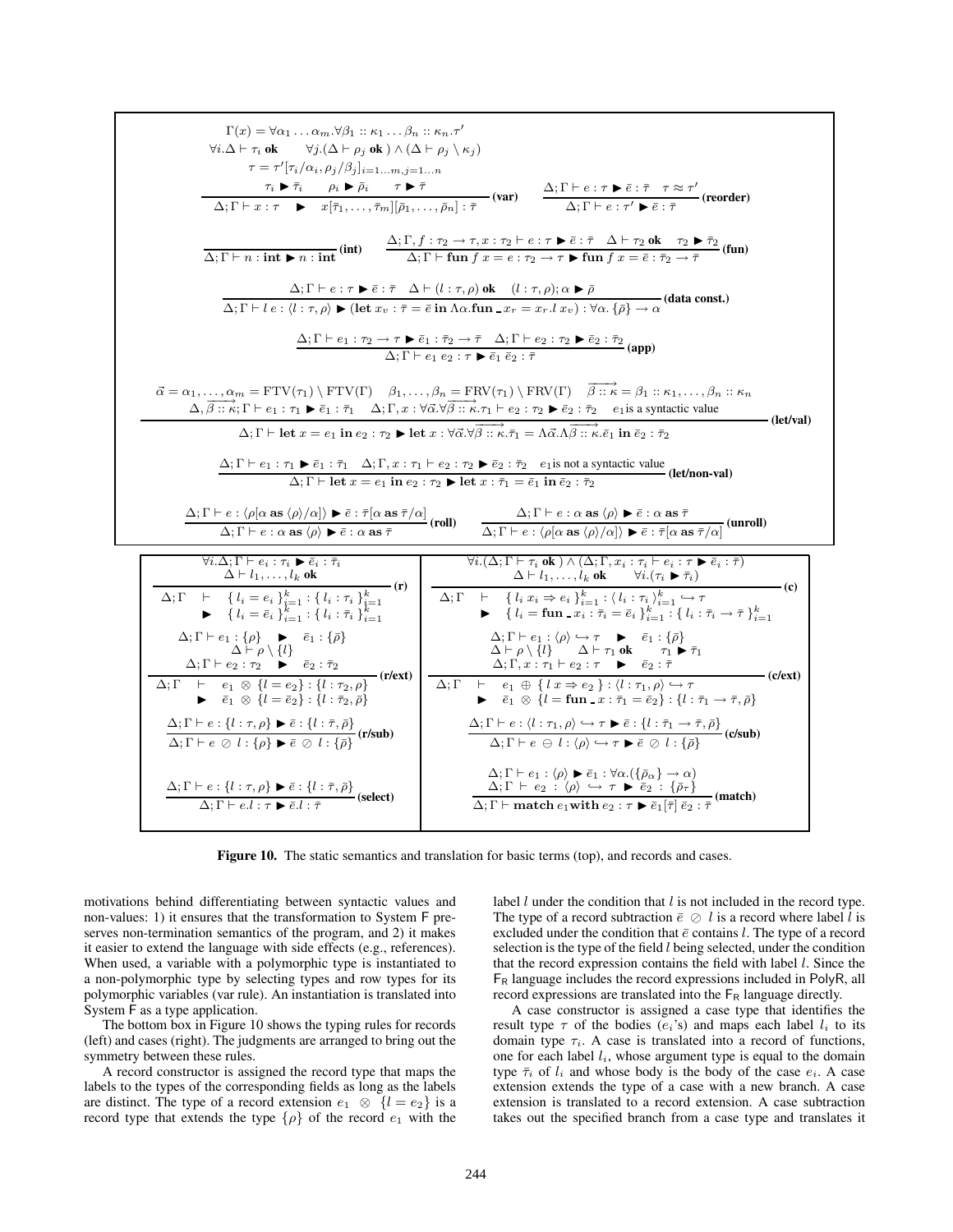$$
t \ ::= n \ | \ x \ | \ t_1 + t_2 \ | \ t_1 - t_2 \ | \ \textbf{len}(t) \ |
$$
\n
$$
f(x) = t \ | \ t_1 \ t_2 \ | \ \langle \ s_i \ \rangle_{i=1}^n \ | \ t.t \ |
$$
\n
$$
let \ x = t_1 \ \textbf{in} \ t_2
$$
\n
$$
s \ ::= t \ | \ (t, t, t)
$$
\n
$$
v \ ::= n \ | \ \textbf{fun} \ x \ t_1 = t_2 \ |
$$

**Figure 11.** The abstract syntax for LRec.

into a record subtraction. A match expression match  $e_1$  with  $e_2$ is well typed if the domain type of  $e_2$  is the same as the type  $e_1$ . Since data constructors are transformed into functions that select the appropriate function from their argument and apply their value to that function, a match expression is compiled into a function application. Since translated sum expressions have polymorphic type, this requires instantiating the function type first. We note that the symmetry to a selection is indirect (through the translation of data constructors).

#### **3.4 Dynamic Semantics**

The dynamic semantics of PolyR is mostly standard. The full semantics is given in Appendix A. Although the PolyR language is purely functional, the dynamic semantics is written with the same implicit threading of state in mind that is also used by the Definition of Standard ML [20]. This removes all non-determinism by enforcing an evaluation order. The primary motivation for this is to enable a precise specification of the transformation of PolyR into an untyped  $\lambda$ -calculus (Section 3.5) without altering the execution order. A secondary motivation is to ensure that the transformation would be consistent with imperative features, if the languages are extended with them.

#### **3.5 Translation to Untyped** λ**-Calculus**

We describe the translation of System F expressions (Section 3.2) into an untyped language, called LRec. The LRec language extends the untyped  $\lambda$ -calculus with (*n*-ary) tuples and named functions; Figure 11 shows the abstract syntax for LRec. The terms of the language, denoted by  $t$  (and variants), consist of numbers  $n$ , variables x, the operations plus and minus,  $\text{len}(t)$  for determining the number of fields in a tuple  $t$ , named functions, function application, and introduction and eliminations forms for tuples. The introduction form for tuples,  $\langle s_i \rangle_{i=1}^n$ , specifies a sequence of slices from which the tuple is being constructed. The elimination form for tuples is selection (projection), written  $t_1 \cdot t_2$ , that projects out the field with index  $t_2$  from the tuple  $t_1$ . The terms include a let expression (as syntactic sugar for application). A *slice*, denoted by s (and variants), is either a term, or a triple of terms  $(t_1, t_2, t_3)$ , where  $t_1$ yields a record while  $t_2$  and  $t_3$  must evaluate to numbers. A slice  $(t_1, t_2, t_3)$  specifies consecutive fields of the record  $t_1$  between the indices of  $t_2$  (including) and  $t_3$  (excluding).

Figure 12 shows the dynamic semantics for LRec. We enforce an order on evaluation by assuming that the premises are evaluated from left to right and top to bottom (in that order). The semantics is largely standard. The only interesting judgments concern evaluation of slices and construction of tuples. Slices evaluate to a sequence of values selected by the specified indices (if any). Tuple selection projects out the specified field with the specified index from the tuple. Since tuples can be implemented as arrays, selection can be implemented in constant time. Thus, if records can be transformed into tuples and record selection can be transformed into tuple selection, record operations can be implemented in constant time. The computation of the indices is the key component of the translation from System F to LRec.

Figure 13 shows the translation from System F (the  $F_R$  language) into the LRec language. The translation takes place under an *index context*, denoted by  $\Delta$  that maps row variables to sets con-



**Figure 12.** The dynamic semantics for LRec.

sisting of label and term pairs. More precisely, for a row variable  $\beta$ ,  $\Delta(\beta) = \{(l_1, t_1), \ldots, (l_k, t_k)\}\$ , where  $t_i$  is the term that will aid in computing the index for  $l_i$  in a record. We write  $\Delta(\beta)(l)$  for the index (term) of l for  $\beta$ , i.e., if  $(l, t) \in \Delta(\beta)$ , then  $\Delta(\beta)(l) = t$ . Given  $\Delta$ , the kind of a row variable  $\beta$ , denoted  $\kappa(\Delta, \beta)$  can be recovered by projecting out the labels. More precisely  $\kappa(\Delta, \beta)$  is defined as  $\kappa(\Delta, \beta) = \{l \mid (l, t) \in \Delta(\beta)\}.$ 

The translation of numbers, variables, functions, applications, and let expressions are straightforward. A record is translated into a tuple of slices, each of which is obtained by translating the label expressions. The slices are sorted based on the corresponding labels. Since sorting can re-arrange the ordering of the fields, the transformation first evaluates the fields in their original order by binding them to variables and then constructs the tuple using those variables.

A record selection is translated by computing the index for the label being projected based on the type of the record. To compute indices for record labels, the translation relies on two operations. Given a set of labels  $\kappa$  and a label l, define the *position* of l in  $\kappa$ , denoted  $pos(l, \kappa)$ , as the number of labels of l that are less than l in the total order defined on labels. Formally,  $pos(l, \kappa) = |\{l' | l' \in$  $\kappa \wedge l' \leq_l l$ , where  $\leq_l$  denotes the ordering relation on labels. For a given row  $\rho$ , define labels( $\rho$ ) to be the pair consisting of the set of variables of  $\rho$  and the remainder row, which is either empty or a row variable. More precisely:

$$
\begin{array}{rcl}\n\text{labels}(\{l_1, \ldots, l_k, \cdot\}) & = & (\{l_1, \ldots, l_k\}, \cdot) \\
\text{labels}(\{l_1, \ldots, l_k, \beta\}) & = & (\{l_1, \ldots, l_k\}, \beta) \\
\text{labels}(\{l_1, \ldots, l_k, \beta \rightarrow \tau\}) & = & (\{l_1, \ldots, l_k\}, \beta)\n\end{array}
$$

Notice that we treat  $\beta \rightarrow \tau$  just like plain  $\beta$ , taking advantage of the fact that  $(\beta \rightarrow \tau) \setminus l$  if and only if  $\beta \setminus l$ .

Let  $\tau$  be some record type, and let  $(L, \rho) = \text{labels}(\tau)$ . We compute the *index* of a label l in  $\tau$ , denoted indexOf( $\Delta$ , l,  $(L, \rho)$ ), as follows:

$$
indexOf(\Delta, l, (L, \cdot)) = pos(l, L)
$$
  
indexOf(\Delta, l, (L, \beta)) =  $\Delta(\beta)(l) - pos(l, \kappa(\Delta, \beta) \setminus L)$ 

To compute the indices for labels, the translation requires access to the System F types of certain expressions. We denote the type of an expression  $e$  by typeOf( $e$ ).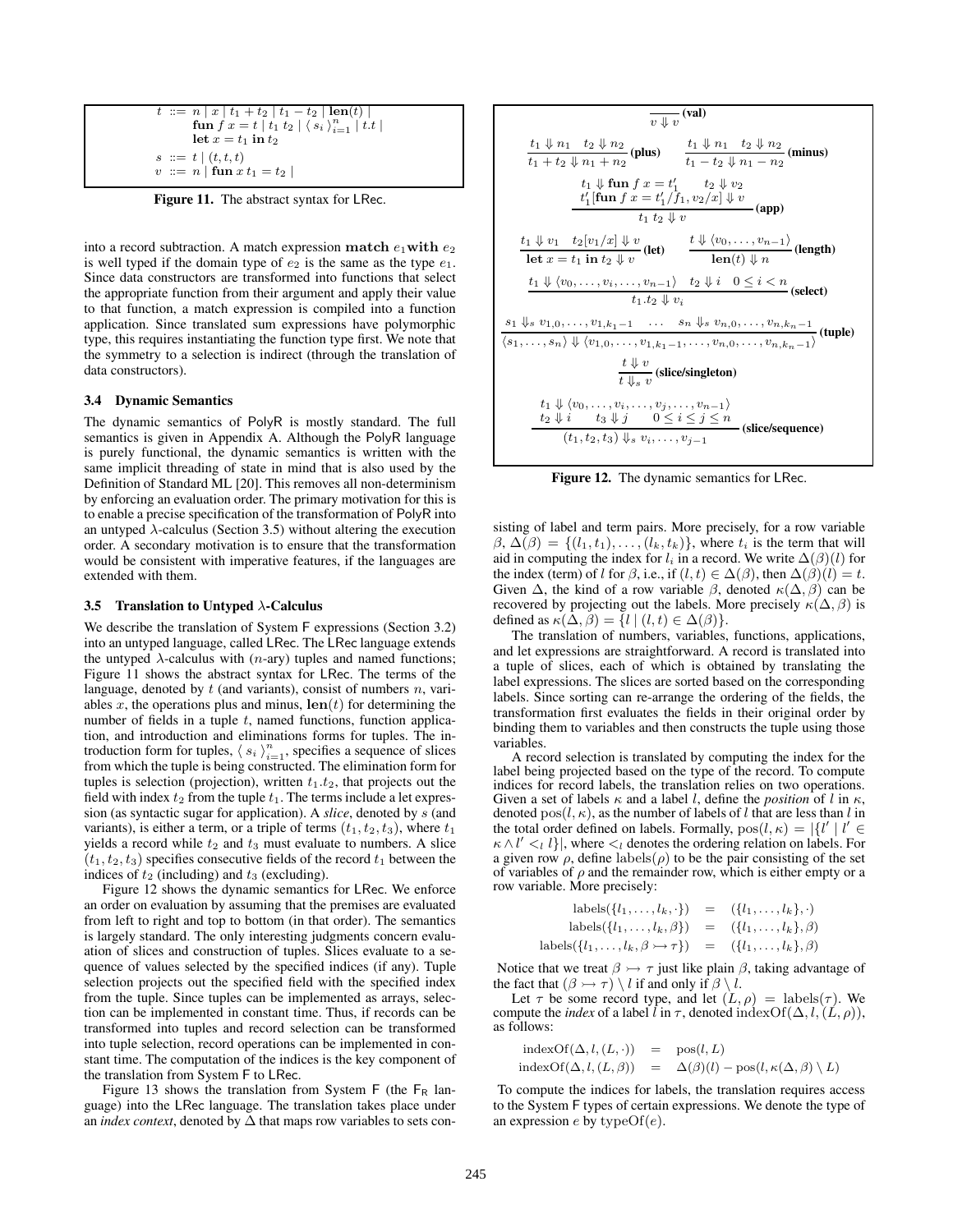$$
\frac{\Delta \vdash n \triangleright n}(\text{int}) \quad \frac{\Delta \vdash x \triangleright x}(\text{var})
$$
\n
$$
\frac{\Delta \vdash e \triangleright t}{\Delta \vdash \text{fun } f x : \tau = e \triangleright \text{fun } f x = t}(\text{fun})
$$
\n
$$
\frac{\Delta \vdash e_1 \triangleright t_1 \quad \Delta \vdash e_2 \triangleright t_2}{\Delta \vdash e_1 \triangleright t_1 \quad \Delta \vdash e_2 \triangleright t_2}(\text{app})
$$
\n
$$
\frac{\Delta \vdash e_1 \triangleright t_1 \quad \Delta \vdash e_2 \triangleright t_2}{\Delta \vdash \text{let } x : \tau = e_1 \text{ in } e_2 \triangleright \text{let } x = t_1 \text{ in } t_2}(\text{let})
$$
\n
$$
\frac{\Delta \vdash e \triangleright t \quad t' = \text{indexOf}(\Delta, l, \text{labels}(typeOf(e)))}{\Delta \vdash e.l \triangleright t_1'}(\Delta \vdash e_1 \triangleright t_1')
$$
\n
$$
\frac{\forall i, j, i < j \Rightarrow \downarrow_{\#(i)} < l \downarrow_{\#(j)}}{\forall i, (\Delta \vdash e_i \triangleright t_i)}(\Delta \vdash e_i \triangleright t_i)
$$
\n
$$
\frac{\forall i, j, i < j \Rightarrow \downarrow_{\#(i)} < l \downarrow_{\#(j)}}{\forall i, (\Delta \vdash e_i \triangleright t_i)}(\text{let } x_1 = t_1 \text{ in } ... \text{let } x_n = t_n \text{ in } \langle x_{\#(i)} \rangle_{i=1}^n)
$$
\n
$$
\Delta \vdash e_1 \triangleright \text{let } x_1 = t_1 \text{ in } ... \text{let } x_n = t_n \text{ in } \langle x_{\#(i)} \rangle_{i=1}^n
$$
\n
$$
\frac{\Delta \vdash e_1 \triangleright t_1 \quad \Delta \vdash e_2 \triangleright t_2}{\Delta \vdash e_1 \triangle \text{if } x = t_1 \text{ in } \langle (x, 0, t_0), t_2, (x, t_0, \text{len}(x)) \rangle}
$$
\n
$$
\frac{t_0 = \text{indexOf}(\Delta, l, \text{labels}(\text{typeOf
$$

**Figure 13.** The translation from the  $F_R$  into the LRec language.

The record extension  $e_1 \otimes \{l = e_2\}$  is translated by first finding the index of  $l$  in the tuple corresponding to  $e_1$ , then splitting the tuple into two slices at that index, and finally creating a tuple that consists of the these two slices along with a slice consisting of the new field. Similarly, record subtraction splits the tuple for the record immediately before and immediately after the label being subtracted into two slices and creates a tuple from these slices. Type abstractions are translated into functions by creating an argument  $x_i^j$  for each label  $l_i^j$  in the kind  $\kappa_i$  of the  $\beta_i$ . Note that abstractions of ordinary type variables  $(\alpha_i)$  are simply dropped. Type applications are transformed into function applications by generating "evidence" for each substituted row-type variable. As with type abstractions, substitutions into ordinary type variables are dropped. Evidence generation requires computing the indices of each label  $l_i^j \in \kappa_i$  in any record type that extends  $\{\rho_i\}$  by adding fields for every such  $l_i^j$ .

## **4. Implementation**

The compiler for **MLPolyR** is written in Standard ML. It compiles to relatively simple, yet reasonably efficient PowerPC assembly code that can be assembled and executed under Mac OS X.

## **4.1 Basic language features**

As currently implemented, the **MLPolyR** language takes a small subset of the Standard ML core language and extends it with the following features:

- Ohori-style record polymorphism
- polymorphic functional record extension and polymorphic functional record trimming (dropping of fields via "row capture" patterns)
- inferred row-polymorphic sum types and equi-recursive types
- extensible first-class cases
- mutable record fields

### **4.2 Compiler Phases**

The compiler is structured in a fairly traditional way and consists of the following phases:

**lexer** lexical analysis, tokenization

**parser** LALR(1) parser, generating abstract syntax trees (AST)

**elaborator** perform type reconstruction and generation of annotated abstract syntax (Absyn)

**translate** generate index-passing LRec code

- **anf-convert** convert LRec code into A-normal form [7]
- **flatten** flatten arguments, eliminating most record- and tuple arguments by passing fields separately (i.e., in individual registers)

**uncurry** eliminate of most curried functions

- **anf-optimize** constant folding, simple constant- and value propagation, elimination of useless bindings, short-circuit selection from known tuples, inline tiny functions, some arithmetic expression simplification; execution of this pass is repeated and interleaved with other phases (e.g., flatten and uncurry)
- **closure** convert to first-order code by closure conversion
- **clusters** separate closure-converted blocks into clusters of blocks; each cluster roughly corresponds to a single C function but may have multiple entry points
- **treeify** re-grow larger expression trees to make tree-tiling instruction selection more useful
- **traceschedule** arrange basic blocks to minimize unconditional jumps
- **cg** instruction selection by tree-tiling (maximum-munch algorithm)

**regalloc** graph-coloring register allocation

**emit** generate assembly code

#### **4.3 Type-checking and translation**

Type reconstruction is performed by a variant of the classic algorithm W [19], augmented to handle Rémy-style row polymorphism and equi-recursive types. Resembling the corresponding parts of other compilers (e.g., SML/NJ [2]), the process of type checking and translation is divided into two phases: *elaboration* and *translation*.

The elaboration phase takes an abstract syntax tree and annotates it with type information, using an imperative-style unification algorithm as a subroutine. It permits equi-recursive types as long as type-level recursion goes though at least one sum type $8$  by selec-

<sup>8</sup> This is a pragmatic implementation decision based on experience with fully general equi-recursive types that seems to indicate that most of the time when such a type is inferred it was not actually intended by the programmer [17].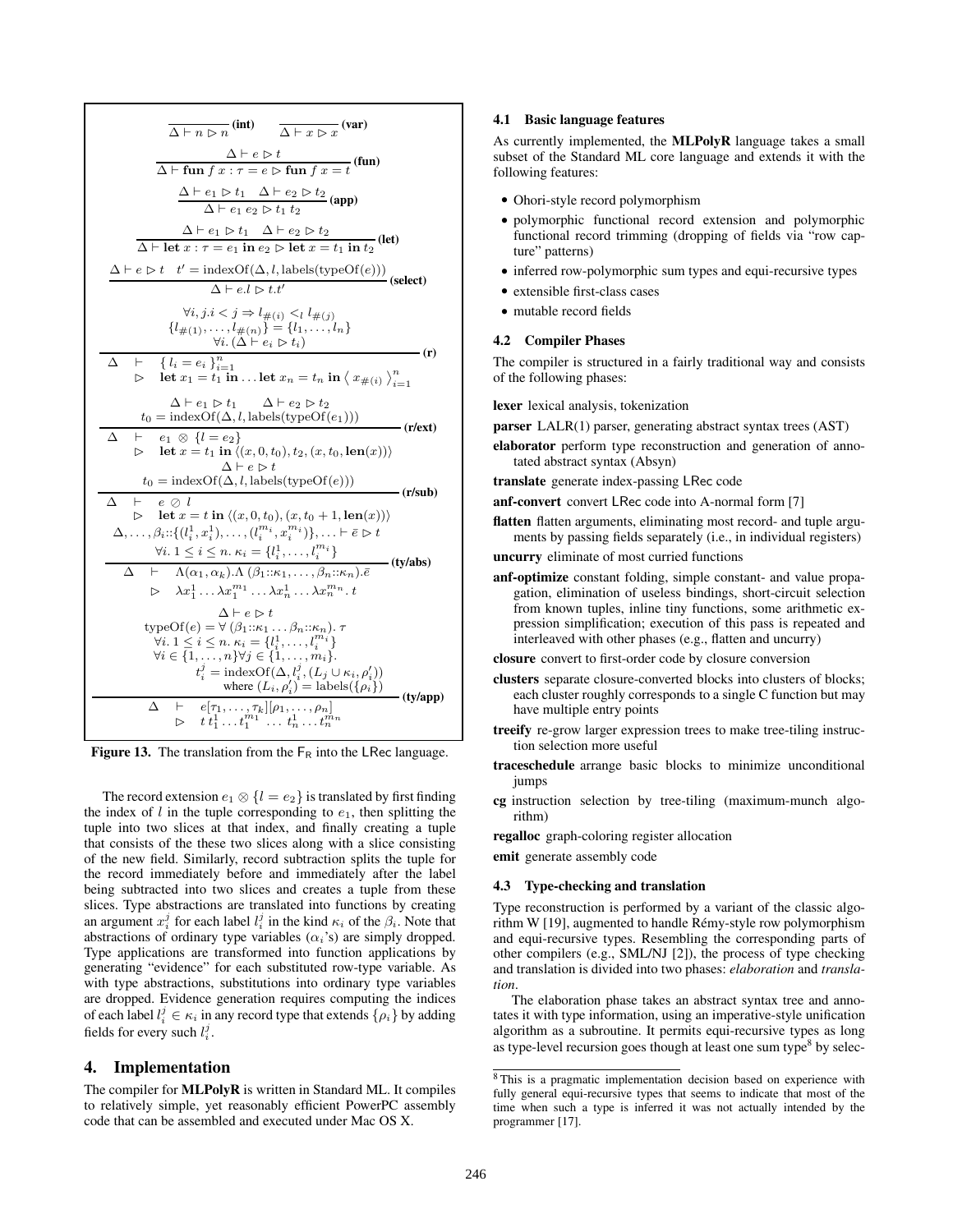tively turning the occurs check off. To avoid looping, the implementation of unification variables employs a union-find data structure that is used to efficiently detect cycles. To enable the translation phase to properly insert type abstractions and type applications, the elaborator leaves *poly-row information* consisting of row type variables and label sets in the annotated syntax tree.

The translation phase combines generation of System F-code and the transformation to index-passing LRec-code into a single step. This means that in the current compiler there is no manifestation of the System F language.

#### **4.4 Implementation of extensible polymorphic records**

**Indexing:** Our implementation of polymorphic record indexing is essentially equivalent to that of Ohori's SML# [24]. Values that are polymorphic in some row variable turn into functions taking integer indices as arguments. The index calculation is given by the index $\text{Of}(\cdot, \cdot, \cdot)$  function in section 3.5. In many cases, rowpolymorphic values are themselves functions, which means that the index-passing transformation creates curried functions. In most cases, such currying is later eliminated by general-purpose uncurrying and argument-flattening passes within the optimizer.

**Slices:** In SML#, the only polymorphic record operation is field access. For this, it suffices to have a field selection operation where the index may be a variable. (For plain SML, the index is always a constant.) In **MLPolyR**, however, due to the presence of functional record extension and row capture, the compiler must also be able to generate code for constructing new records whose shape is not fully known at compile time. This is expressed by the "scattergather" feature of tuple construction in LRec, where the values for fields may be given as slices of other tuples. The compiler attempts a number of optimizations on slices. In particular, if—after constant propagation and similar transformations—the endpoints of a slice become known to be constants, the slice is replaced with a sequence of individual values. Still, in the general case there will be slices that cannot be optimized away. In this case the instruction selection phase will emit code for copying slices. Using the features of the PowerPC and the memory allocation architecture used by the **MLPolyR** runtime system, the inner loop in such code is quite compact and consists of only three instructions.

**Unit type:** The empty record type is known as the singleton type denoted (). <sup>9</sup> The compiler normally represents the only value of this type by the scalar constant 0. However, with row capture it is possible that at runtime an empty record is created without statically knowing this to be the case. In this situation the program will actually allocate an empty record on the heap, which is supported by our garbage collector. The representation of the empty record does not matter since by soundness of the type system no program will attempt to access any field within such a value. There can be slices taken from the empty record, but those slices will be empty themselves, so no actual runtime access will take place.

**Record length:** In section 3.5, the LRec language came with a primitive  $len(\cdot)$  for obtaining the number of fields in a tuple. While length information is indeed present in the GC header of each tuple, getting access to it is potentially expensive since it incurs memory traffic. In the actual implementation, length information is passed as an additional index to a "virtual" *end-of-tuple* field. For this purpose, the type system implemented in the compiler uses slightly more complicated kinds: instead of plain sets of labels, a kind is a label set together with a boolean flag. The flag indicates whether or not length information is required for a given row variable.

One disadvantage of this approach is that the boolean flag truly becomes part of the user-visible type. This might not be seen as a big problem, since in our compiler all types are fully inferred anyway. Still, even in our very small language the flag does show up in type error messages, which are often complicated enough already. A more complete language that allows for type annotations and comes with an ML-style module system, the programmer would have to worry about this detail when writing types and module signatures. A possible workaround would be to "clamp" the value of the flag to true, implying that we always pass length information, whether it is needed it or not. Of course, this trick does have some runtime cost.

**Record expressions and record patterns:** In its concrete syntax, **MLPolyR** establishes a high degree of symmetry between record expressions and record patterns. In particular, *row capture* patterns generalize Standard ML's ellipsis notation. For example, one can define a function f as follows:



Any argument to f must be a record containing at least fields labeled name and age, but potentially more. Within the body e, the variables name and age are bound to the values of these fields, and other will be bound to a record value that contains all *other* fields except name and age that were present in the argument value. In essence, this notation combines selection and functional removal of fields.

Conversely, functional record extension is written using a record expression involving an ellipsis:

```
val fred = \{ name = "Fred", age = 29,
              \ldots = fred's other info \}
```
Functional record *update*, i.e., the replacement of existing fields with new fields, can be synthesized from row capture and record extension. The **MLPolyR** language provides special syntax for record update, but its meaning can be explained as a derived form.

#### **4.5 Implementation of sums**

Section 3.3 shows how sums and first-class cases are completely eliminated and represented by corresponding record constructs using the well-known dual construction:

- Cases become records of functions.
- Sum values (aka "variants") lv become functions that take cases  $c$  (in form of function records) as arguments, select the function c.l corresponding to label l, and invoke it with the constructor's argument v.

This encoding is elegant and has the advantage of not needing any new runtime machinery; everything is handled by the mechanisms that implement polymorphic extensible records. However, the encoding is also inefficient, both in space consumption and in performance. The variant lv becomes fun  $c = c.i<sub>l</sub>v$  where  $i<sub>l</sub>$ is the index corresponding to label  $l$ . Such a function value would normally be represented by a closure consisting of a code pointer and a record of the free variables, here  $i_l$  and v, in other words, at least three distinct values. Two possible ways of implementing this closure can be depicted as follows:



We obtain a less space-consuming and faster representation by observing that the code is the same for *every* element of *every* sum type! Since the compiler also knows precisely where this code is invoked, namely at call sites generated by translating **match**

<sup>9</sup> In Standard ML this type is known as **unit**.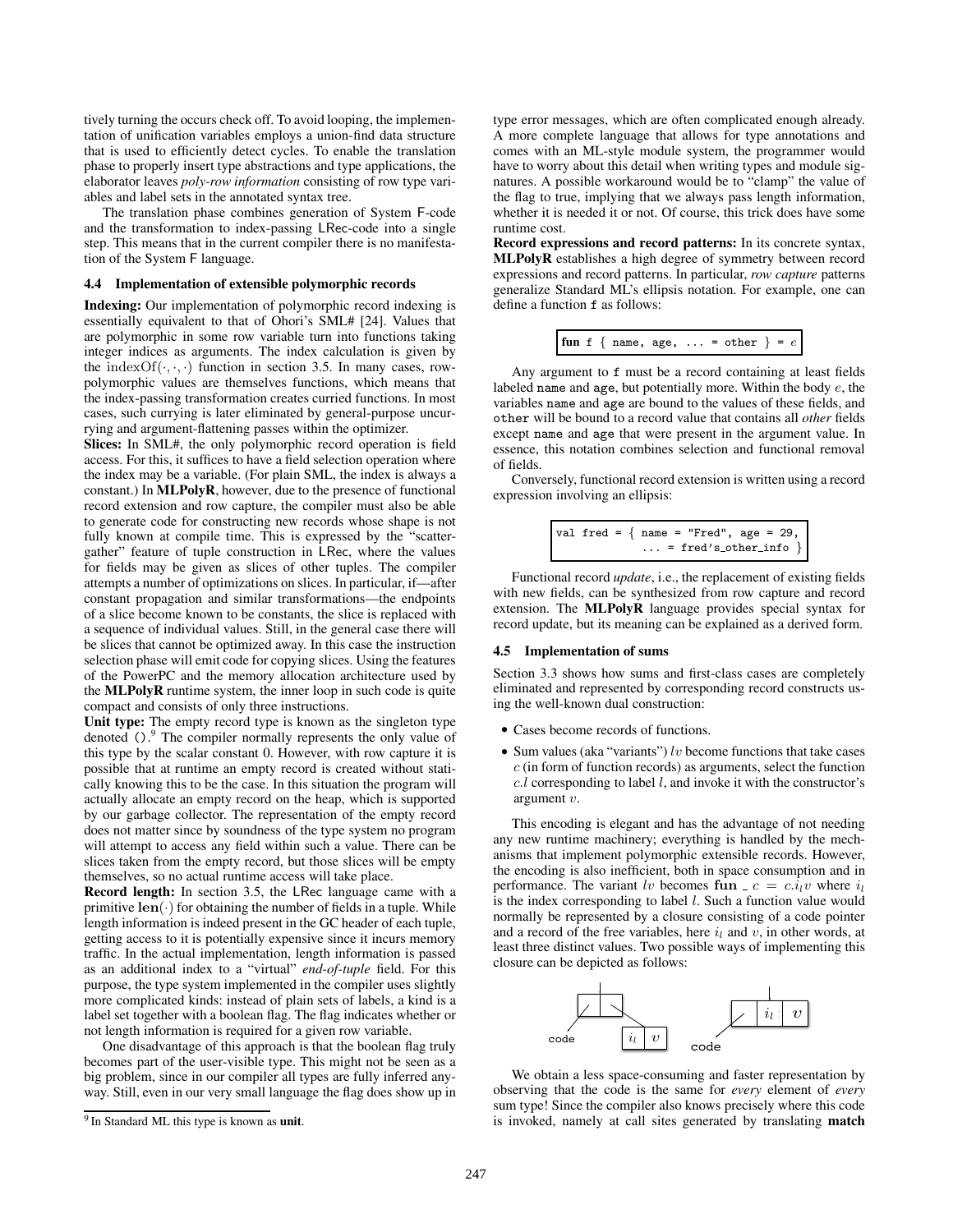expressions where it can easily be inlined, the code pointer does not need to be represented at all. This leaves us with a representation of the variant as a pair consisting just of  $i_l$  and v:

But that is precisely the "traditional" representation of tagged unions,  $i_l$  playing the role of the tag. Space is saved by the elimination of the code pointer and possibly the second indirection. The time savings are due to the inlining of the code, since general function call overhead, the memory access for obtaining the entry address, and the need for an indirect jump dominate the cost of the naive implementation.

This optimization is implemented quite conveniently as part of our translation phase. The fact that, as has been noted above, we skip System F has practical benefits here. Normally, when generating plain System F code, we would lose information on which of the closures correspond to sum values, and which applications correspond to **match**. This information would either have to be recovered by some flow analysis or preserved using ad-hoc annotation on System F terms.

#### **4.6 Coherence**

Incoherence manifests itself in the translation phase as a nongeneralized and uninstantiated type variable. Since the transformation discards ordinary type variables, the lack of coherence only matters when it involves row types. Here is a concrete example for how this might happen:

$$
\begin{array}{ll}\n\textbf{fun loop()} &= \text{loop()} \\
\textbf{val } x &= (\text{loop());}\n\end{array}
$$

The type of loop is inferred to be  $\forall \alpha$ . ()  $\rightarrow \alpha$ . The typing rule for field selection can pick an arbitrary instantiation for  $\alpha$  as long as it is a record containing a field a. But the underspecified shape of the instantiation determines the index for accessing a! Notice, however, that loop() does not produce a record value. In fact, it will never return at all, so the index for a does not matter at runtime. In the elaboration/translation algorithm, this situation manifests itself as an uninstantiated (unification-) row type variable.

The phenomenon of coherence (or rather: the lack thereof) is well-known and has been studied in the context of the translation of ML into an explicitly typed calculus (a variant of System F) by Ohori [23]. It was later rediscovered in the context of Haskell's type class mechanism [14]. Like in SML#, we can take advantage of what amounts to a parametricity result for ML, namely that *closed* programs are, in fact, coherent.<sup>10</sup> Intuitively, whenever incoherence occurs, the actual choice of type will not matter at runtime because the code in question will never get executed. Our compiler (like Ohori's) picks arbitrary index values for labels that belong to uninstantiated (unification-) row type variables.

#### **4.7 Runtime system**

The runtime system, written in C, implements a simple two-space copying garbage collector [13] and provides basic facilities for input and output.

**Data representation and memory management:** For the tracing garbage collector to be able to reliably distinguish between pointers and integers, we employ the usual tagging trick. Integers are 31-bit 2's-complement numbers. An integer value  $i$  is represented internally as a 2's-complement 32-bit quantity of value 2i. This makes all integers even, with their least significant bits cleared.

Heap pointers, on the other hand, are represented as odd 32-bit values. In effect, instead of pointing to the beginning of a word-aligned heap object, they point to the object's second byte. Generated loadand store-instructions account for this skew by using an accordingly adjusted displacement value. With this representation trick, the most common arithmetic operations (addition and subtraction) can be implemented as single instructions as usual; they do not need to manipulate tag bits. The same is true for most loads and stores.

Allocation- and limit pointers are stored in registers, and taking advantage of the PowerPC's stwu instruction we can allocate one memory word in a single instruction.<sup>11</sup> As mentioned before, the code for copying a slice out of an existing record into a newly allocated one uses an inner loop of only three instructions (lwzu, stwu, bdnz), but there is also a four-instruction preamble (addi, srwi., mtctr, beq) that loads the *count register* and bypasses the loop when the count is initially zero.

**The** String **module:** Our language does not yet have a module system, but as long as only values but no types are involved, one can use records as a poor-man's substitute. The runtime system exports a special record bound to the global variable String which contains routines for manipulating string values, for converting from and to strings, and for performing very basic input-output operations. This record is allocated using C code and does not reside within the **MLPolyR** heap.

#### **4.8 Mutable record fields**

Our type system supports mutable fields in records. Type reconstruction still works since corresponding operations on mutable and immutable fields are syntactically distinguishable. Records with mutable fields have identity, and allocation of such records is a side-effecting operation.

In hindsight it appears that it would have been better to instead distinguish between two kinds of records: those that are guaranteed to be immutable, and those that *may* contain mutable fields. Mutability interacts in some undesirable ways with row polymorphism. For example, we cannot say that the right-hand side in the following **let**-binding is a syntactic value and, therefore, its type cannot be generalized:

| let val $r = \{ a = f \circ o, \ldots = \text{bar} \}$ |  |
|--------------------------------------------------------|--|
|--------------------------------------------------------|--|

Whether or not the allocation of this record expands the store depends on the type of bar. Ignoring the problem with the value restriction, in the general case the compiler is unable to perform certain optimizations such as, e.g., common subexpression elimination for code like this:

|  |  |  | let val $r_1 = \{ a = f \circ o, \dots = bar \}$<br>val $r_2 = \{ a = f \circ o, \dots = bar \}$ |  |  |
|--|--|--|--------------------------------------------------------------------------------------------------|--|--|
|  |  |  |                                                                                                  |  |  |

Therefore, with our current design, the mere existence of the mutable fields feature in the language incurs certain penalties, both in terms of the static semantics and in terms of runtime efficiency, even if that feature is never used.

Since we prefer a pay-as-you go scheme where features incur penalties only when they are actually being used, we plan to go back to immutable general records in the style of Standard ML and support mutable fields separately.

## **5. Related work**

Record calculi and the study of record polymorphism have a long history [31, 32, 26, 5, 25]. Ohori shows that polymorphic records

 $10$  The same argument does not work for Haskell, because due to type classes Haskell's polymorphism is not parametric.

<sup>&</sup>lt;sup>11</sup> The cost of the heap limit check is amortized over multiple allocations within a basic block.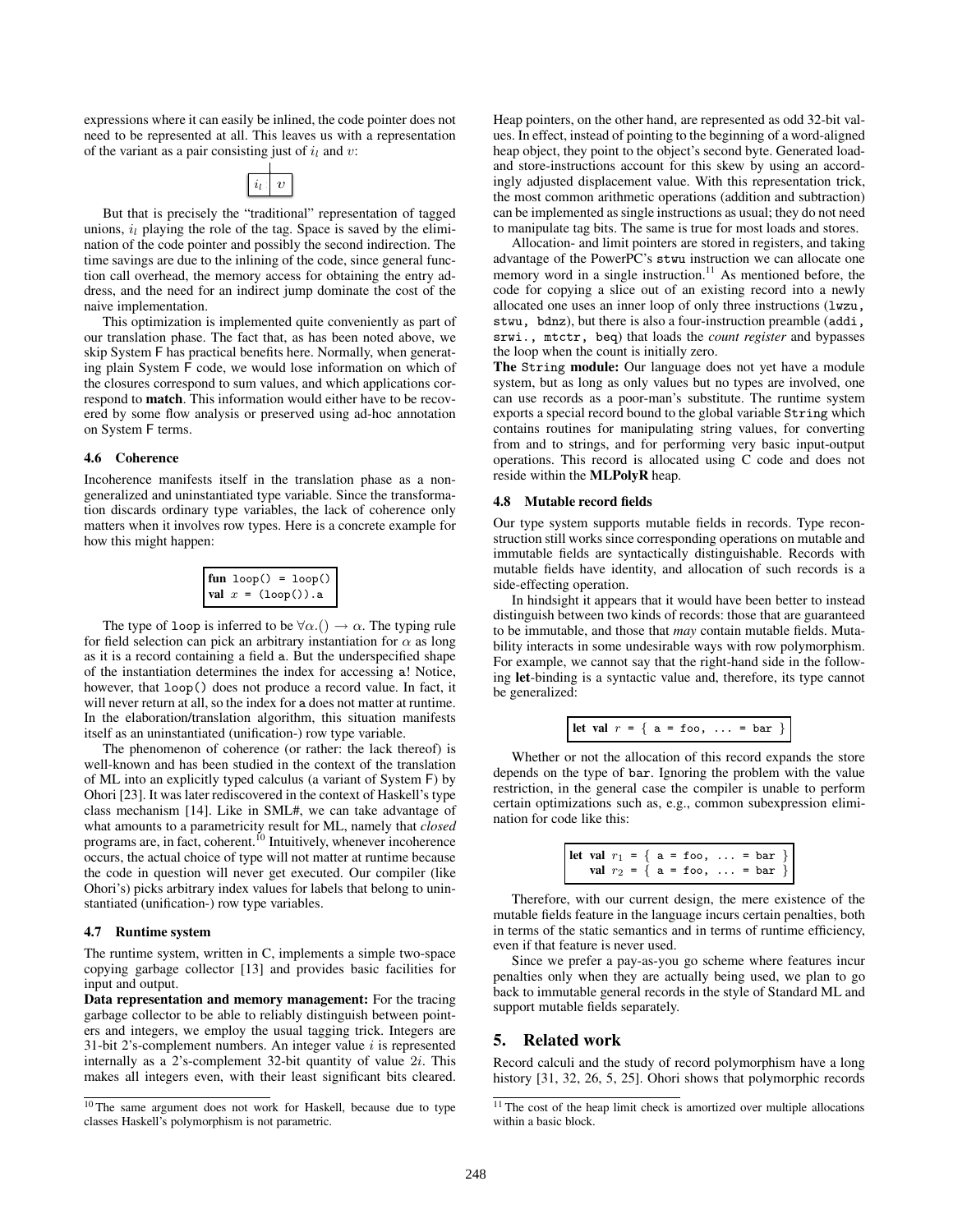can be compiled very efficiently, using an index-passing transformation based on a kinded type system for records [25]. He also points out the duality between records and sums and suggests that the same index-passing techniques can be adopted to implement polymorphic sums. Rémy gives a more general type system capable of expressing linearly *extensible* polymorphic records. Rémy's calculus employs row polymorphism and has an efficient type reconstruction algorithm that infers principal types [26]. Jones and Peyton Jones describe an implementation of extensible records based on the same ideas for Haskell [15].

Gaster and Jones attempt a direct encoding of the dual construction for sum types within Haskell's type system [12]. The encoding requires type system features absent from most languages, in particular higher-order polymorphism and a type constructor which roughly corresponds to the row arrow  $\rightarrow$  in our System F. Type inference in such a system seems difficult, and, indeed, Gaster and Jones report that they had to impose an ad-hoc restriction to obtain most general unifiers. Their restriction is to disallow empty rows, meaning that they could not type our **nocases** construct.

Garrigue implements a version of polymorphic sum types in OCaml. His approach does not take advantage of the duality between sums and records but instead provides a form of extensibility based on so-called *variant dispatching* [10, 11]. As Zenger and Odersky point out [33], variant dispatching requires writing additional functions to forward control to existing code. This is a consequence of the fact that in Garrigue's system, extensions need to know what they are extending. As a result, extensions cannot be composed directly.

It should be noted that a suitably modified typing rule for a **match** expression with a default case could actually be used to give Garrigue's implementation the same power of extensibility that we provide in **MLPolyR**. Consider the following example:

from g 
$$
y = \ldots
$$

\nfrom f  $x = \text{match } x$  with

\n'A  $() \Rightarrow \text{print "A"}$ 

\n|  $y \Rightarrow \text{g} y$ 

Here the types of  $x$  and  $y$  should be related sums that share a common row, the only difference being the presence of the 'A constructor in  $x$ 's type and its absence in  $y$ 's type. The typing rule for this could be:

$$
\frac{\Gamma\vdash e_1:\langle l:\tau_l,\rho\rangle\quad\Gamma,x:\tau_l\vdash e_2:\tau\quad\Gamma,y:\langle\rho\rangle\vdash e_3:\tau}{\Gamma\vdash\mathbf{match}\;e_1\;\mathbf{with}\;lx\Rightarrow e_2\mid y\Rightarrow e_3:\tau}
$$

This approach does not require the alternative function arrow  $\hookrightarrow$ for cases but uses the ordinary function arrow in its place. The main advantage of having the case arrow  $\hookrightarrow$  in the type system and statically distinguishing cases from other functions lies in the fact that this makes it very easy to use different runtime representations for the two. In particular, we can represent **MLPolyR** cases as records of functions. These records represent jump tables. In Garrigue's implementation, however, case analysis for polymorphic variants proceeds by direct comparisons of constructor names (significantly sped up via hashing). Thus, his implementation technique essentially corresponds to our semantics of PolyR. In this setting, extending functions by extra cases can be implemented by simple chaining of conditionals.

## **6. Conclusions**

We have presented **MLPolyR**, a language with row polymorphism for both records and sums. **MLPolyR** explicitly exposes the duality between sums and products by providing a type of first-class *cases*. Values of case type (like records, their dual counterpart) can be functionally extended to handle larger sums.

This setup rests firmly on the well-understood theory of row types. It allows for efficient type reconstruction and should yield few surprises for programmers. On the other hand, we find that it enables a very flexible style of programming where the treatment of individual variants of a sum can be coded separately and combined later with minimal notational overhead. In combination with explicitly coded open recursion (which requires equi-recursive types), it provides an elegant approach to solving the *expression problem*, i.e., the problem of adding new constructors to a datatype and being able to re-use existing code. Since we are striving for simplicity, we consciously left out features such as subtyping or inference of intersections.

We implemented our language using a technique based on Ohori's index-passing scheme for polymorphic records and the exploitation of the sum-product duality for first-class cases. In this paper we explain this technique in terms of a 2-stage translation, first into an explicitly-typed polymorphic lambda calculus (System F) where sums and cases are eliminated using duality with records, then into an untyped  $\lambda$ -calculus LRec where records are represented as vectors with numeric indices.

## **7. Acknowledgments**

We would like to thank Atsushi Ohori for helpful discussions. Jacques Garrigue as well as the anonymous reviewers provided valuable feedback.

## **References**

- [1] A. W. Appel. *Compiling with continuations*. Cambridge University Press, New York, NY, USA, 1992.
- [2] A. W. Appel and D. B. MacQueen. Standard ML of New Jersey. In M. Wirsing, editor, *3rd International Symp. on Prog. Lang. Implementation and Logic Programming*, pages 1–13, New York, Aug. 1991. Springer-Verlag.
- [3] F. Bourdoncle and S. Merz. Type-checking higher-order polymorphic multi-methods. In *Conference Record of POPL '97: The 24th ACM SIGPLAN-SIGACT Symposium on Principles of Programming Languages*, pages 302–315, Paris, France, 15–17 1997.
- [4] K. Bruce. Some challenging typing issues in object-oriented languages. *In Electronic notes in Theoretical Computer Science, volume 82(8)*, 2003.
- [5] L. Cardelli and J. C. Mitchell. Operations on records. In C. A. Gunter and J. C. Mitchell, editors, *Theoretical Aspects of Object-Oriented Programming: Types, Semantics, and Language Design*, pages 295–350. The MIT Press, Cambridge, MA, 1994.
- [6] R. B. Findler and M. Flatt. Modular object-oriented programming with units and mixins. In *ICFP '99: Proceedings of the fourth ACM SIGPLAN international conference on Functional programming*, volume 34(1) of *SIGPLAN*, pages 94–104, New York, NY, June 1999. ACM.
- [7] C. Flanagan, A. Sabry, B. F. Duba, and M. Felleisen. The Essence of Compiling with Continuations. In *1993 Conference on Programming Language Design and Implementation.*, pages 21–25, June 1993.
- [8] M. Flatt. *Programming Languages for Reusable Software Components*. PhD thesis, Department of Computer Science, Rice University, 1999.
- [9] T. Freeman and F. Pfenning. Refinement types for ML. In *PLDI '91: Proceedings of the ACM SIGPLAN 1991 conference on Programming language design and implementation*, pages 268–277, New York, NY, USA, 1991. ACM Press.
- [10] J. Garrigue. Programming with polymorphic variants. In *ACM SIGPLAN Workshop on ML*, 1998.
- [11] J. Garrigue. Code reuse through polymorphic variants. In *Workshop on Foundations of Software Engineering*, Nov. 2000.